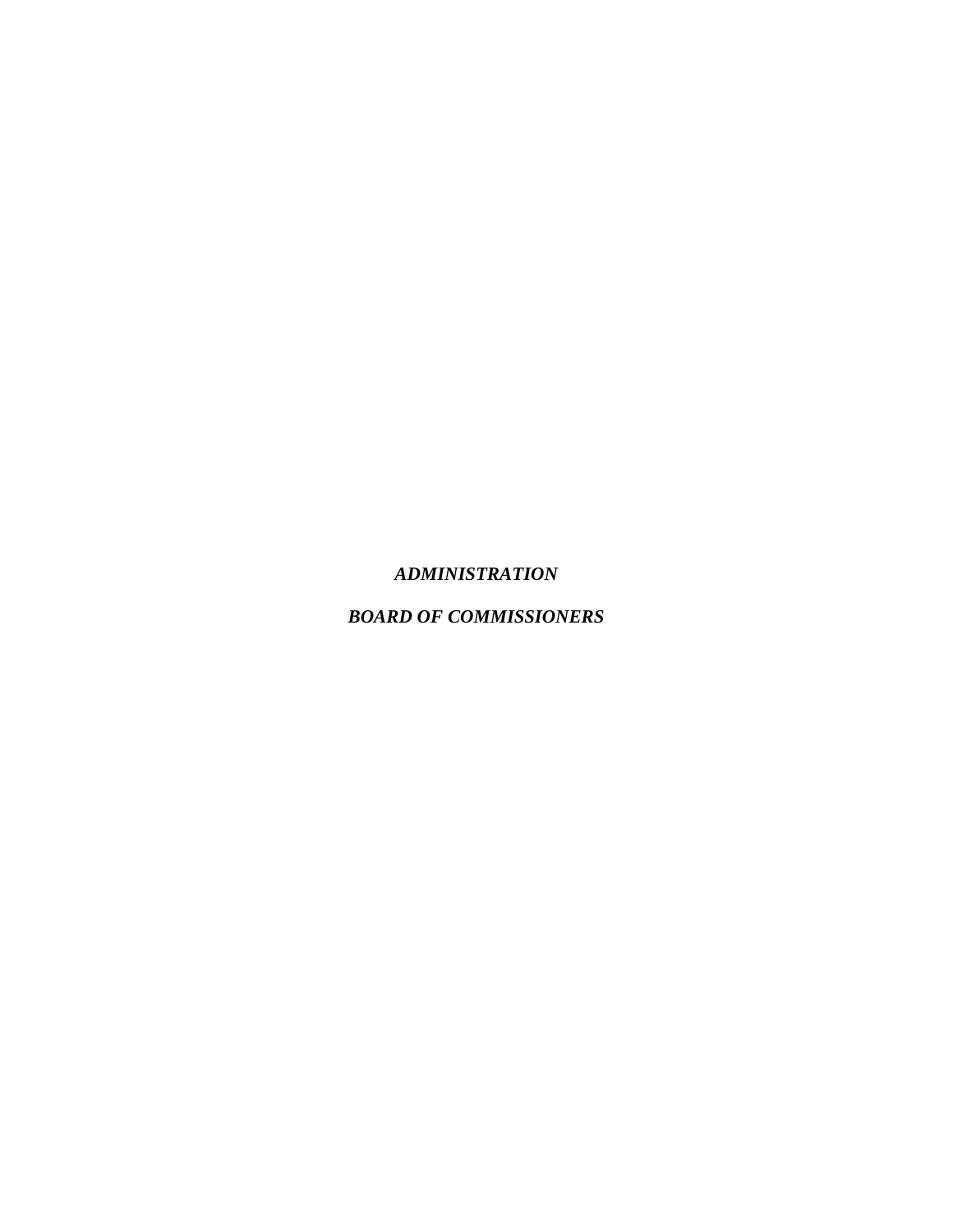# **§ 30.01 MEETINGS.**

The time and place of the regular meetings of the Board of Commissioners at their organizational meeting following their election. ('75 Code, § 2-6)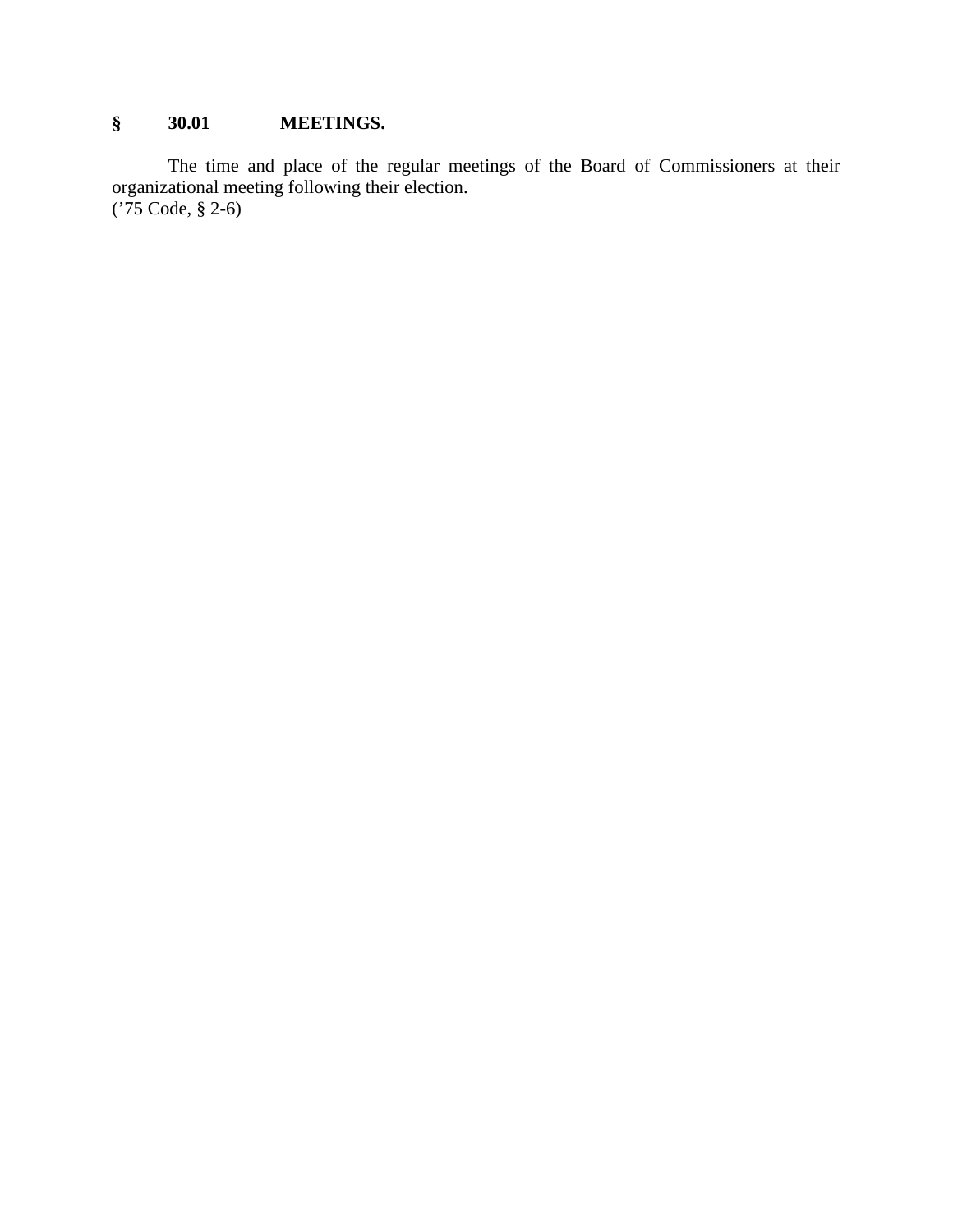# *ADMINISTRATION*

# *DEPARTMENTS, BOARDS AND COMMISSIONS*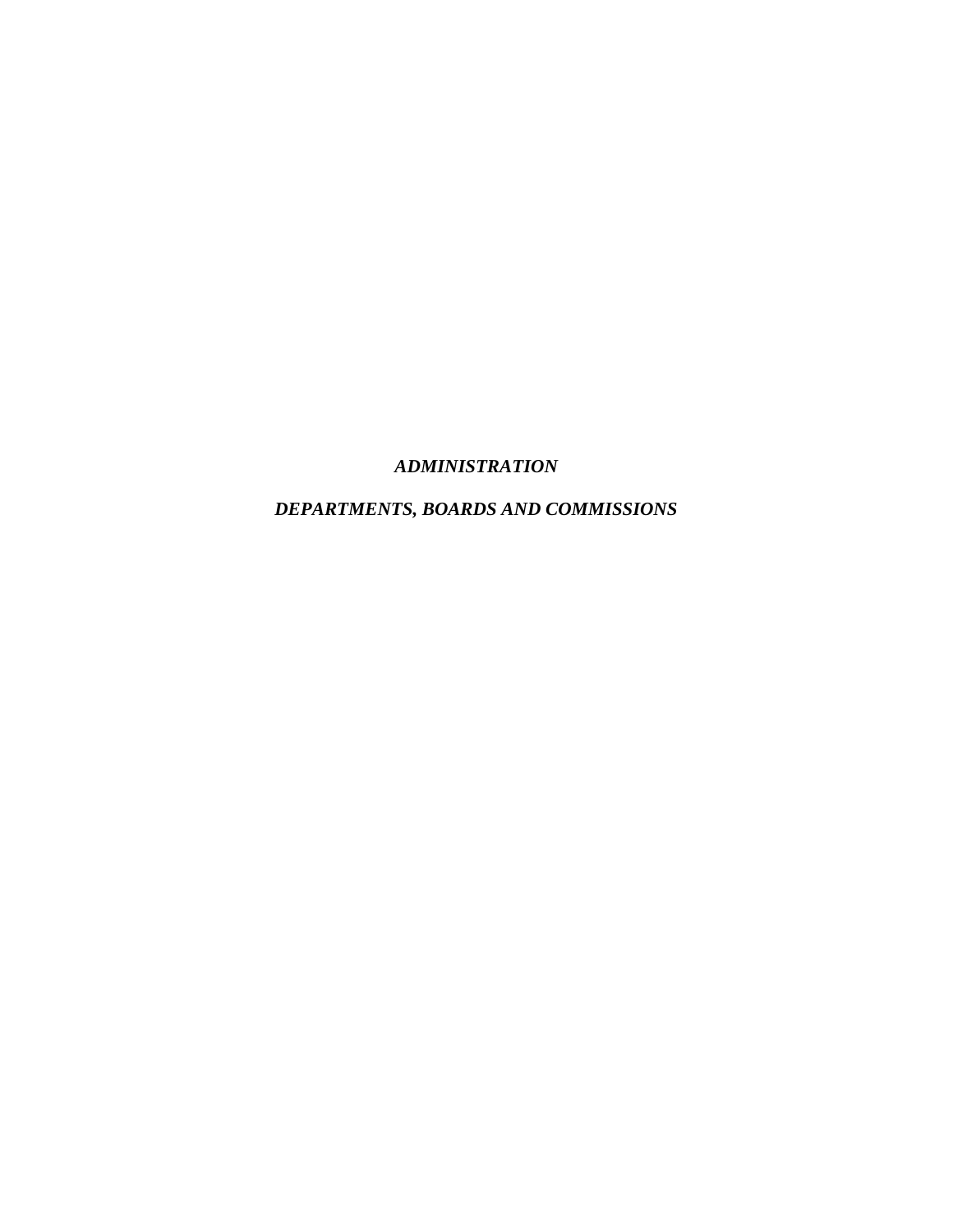# **§ 30.10 THROUGH 30.15 REPEALED ON 6/13/11.**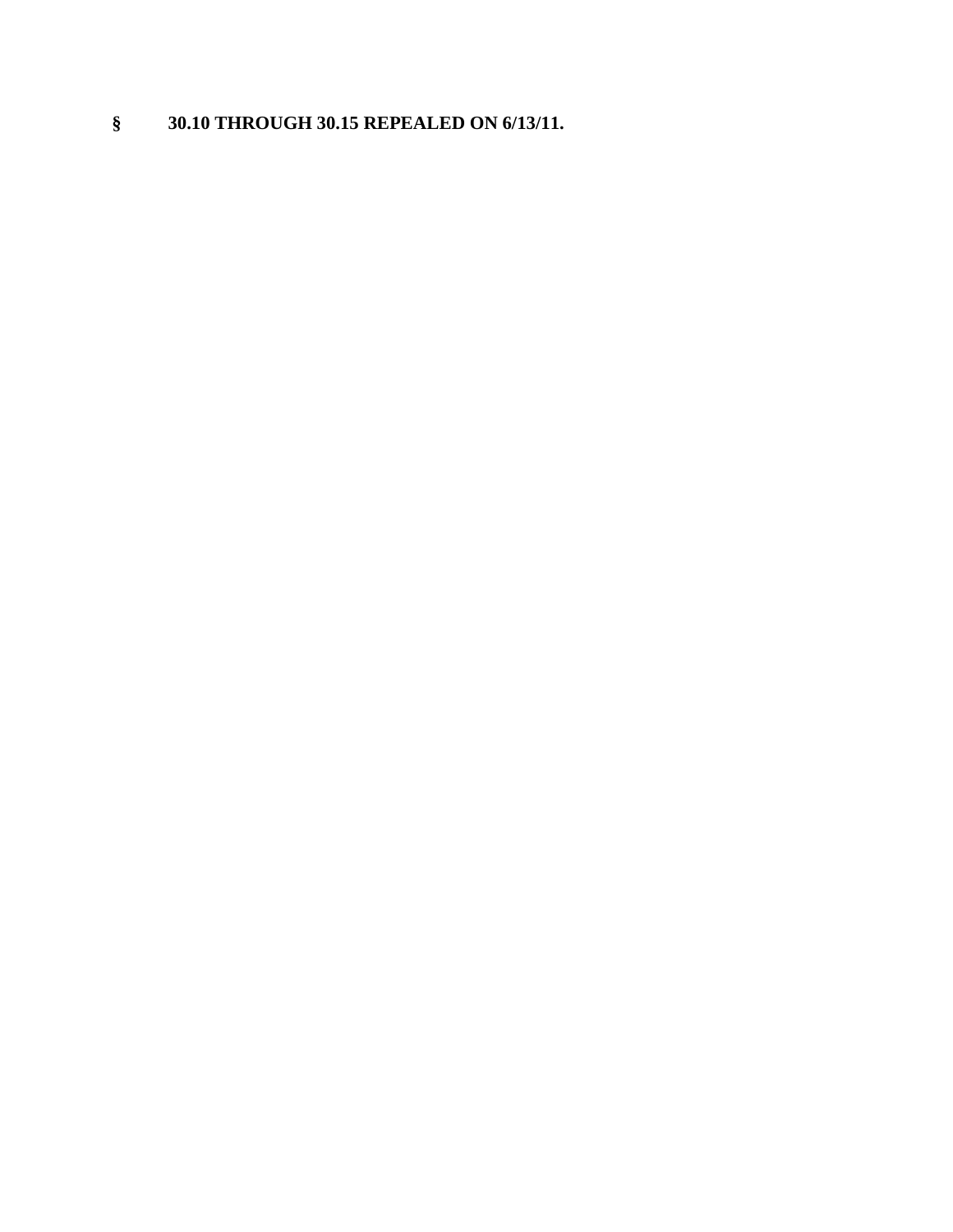#### *APPEARANCE AND BEAUTIFICATION COMMISSION*

#### **§ 31.01 COMPOSITION; TERM; APPOINTMENT; COMPENSATION.**

(A) The Town Appearance and Beautification Commission shall consist of seven members, all of whom shall be residents of the town area of planning and zoning jurisdiction or operators of businesses within such jurisdiction. Members shall be appointed by the Mayor and Board of Commissioners. Three of the members shall be appointed for terms of one year; two for two years; and two for three years. Their successors shall be appointed for terms of three years. Vacancies occurring for reasons other than the expiration of terms shall be filled as they occur for the period of the unexpired term.

(B) Members may be immediately reappointed to the commission upon the expiration of terms, and they may be removed from the commission by the Mayor and Board of Commissioners for due cause. Faithful attendance at the meetings of the commission and conscientious performance of the duties of members shall be considered a prerequisite for continued membership on the commission.

(C) In making appointments to the commission, the Mayor and Board of Commissioners shall seek to appoint persons with impartial and broad judgment and, when possible, persons with training or experience in a design profession. As wide a range of community interests as possible should be represented on the commission.

(D) Members of the commission shall serve without pay but may be reimbursed for actual expenses incident to the performance of their duties within the limits of funds available to the commission.

('75 Code, § 2-32)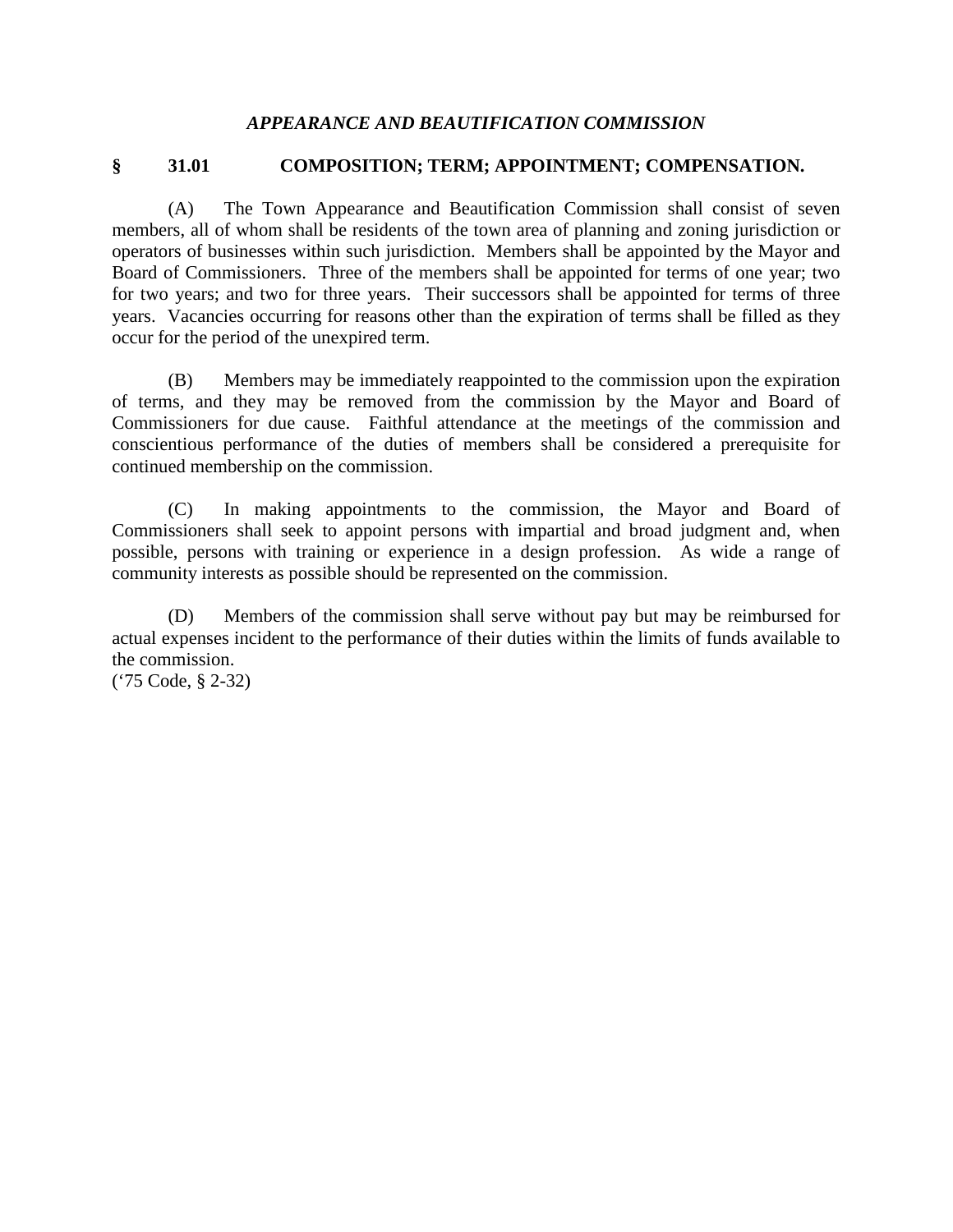# **§ 31.02 ORGANIZATION; RULES; RECORDS; MEETINGS.**

Within 30 days after its appointment, the Appearance and Beautification Commission shall meet and elect a chairman. It shall create and fill such offices as it may determine. The term of the chairman and other officers shall be one year, with eligibility for reelection. The commission shall adopt rules for the transaction of its business and shall keep a record of its members' attendance and recommendations, which records shall be open to the public. The commission shall hold at least one meeting monthly and all of its meetings shall be open to the public. For the purpose of taking any official action authorized or required by this article, there shall be present a quorum of four members. ('75 Code, § 2-33)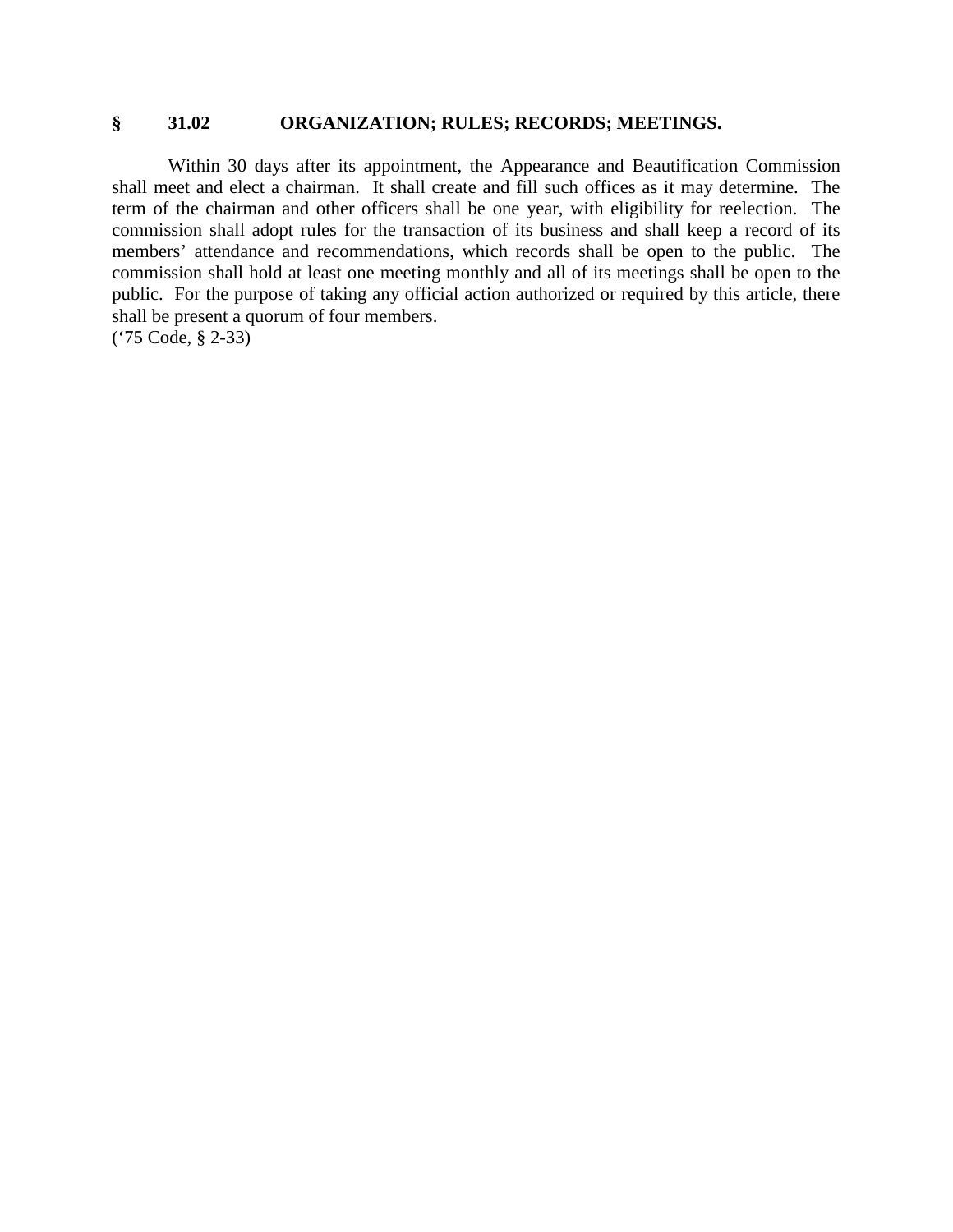### **§ 31.03 POWERS AND DUTIES.**

The Appearance and Beautification Commission shall have the following powers and duties:

(A) To initiate, promote and assist in the implementation of programs of general community beautification in the town and its environs.

(B) To seek to coordinate the activities of individuals, agencies, organizations and groups, public and private, whose plans, activities and programs bear upon the appearance of the town and its environs.

(C) To direct the attention of the Mayor and the Board of Commissioners to ways in which the town government may take direct action affecting the appearance of the town and its environs.

('75 Code, § 2-34)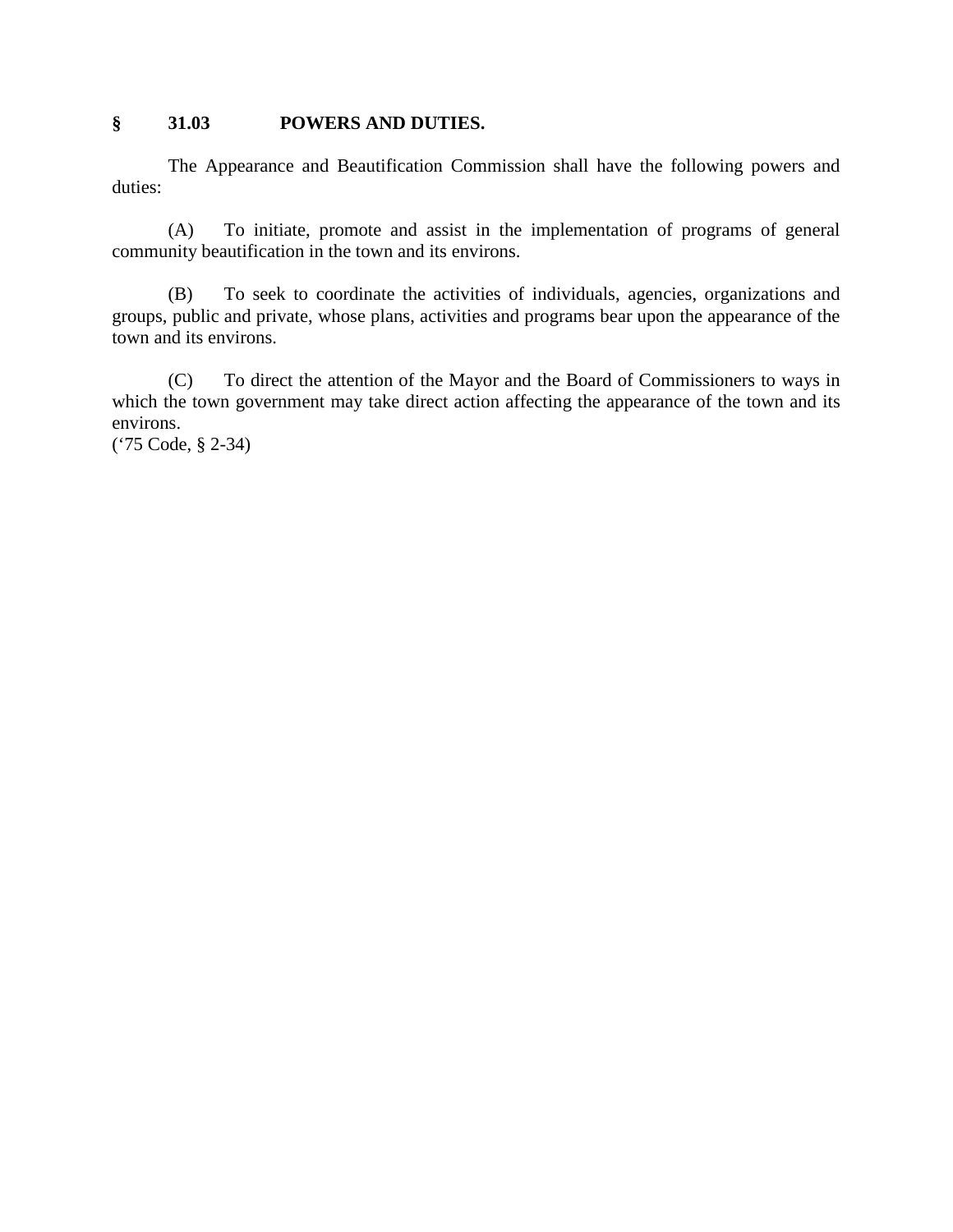#### **§ 31.04 ANNUAL REPORT; RECEIPT AND DISBURSEMENT OF FUNDS.**

(A) The Appearance and Beautification Commission shall report at least twice a year to the Mayor and Board of Commissioners. It shall submit its requested budget of funds needed for operation during the ensuing fiscal year to the Town Manager no later than April 15. All accounts and funds of the commission shall be administered in accordance with the requirements of the Municipal Fiscal Control Act.

(B) The Appearance and Beautification Commission is hereby authorized to receive contributions from private agencies, foundations, organizations, individuals, the state or federal government or any other source in addition to any sums which may be appropriated for its use by the Board of Commissioners. Such funds will be expanded in accordance with town policy. ('75 Code, § 2-35)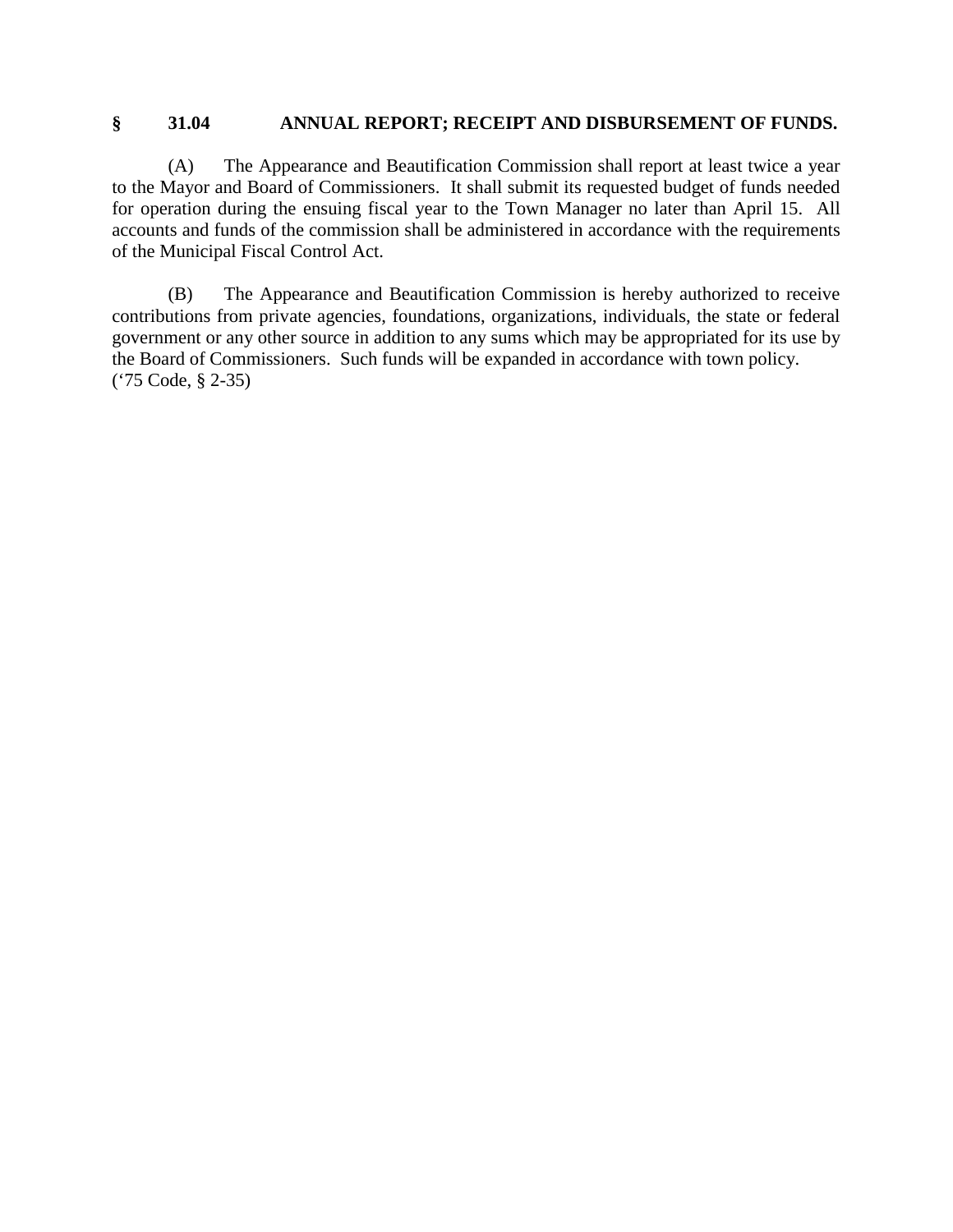### *FIRE DEPARTMENT*

### **§ 31.10 APPOINTMENT AND SUPERVISION OF FIRE CHIEF.**

The Chief of the Fire Department shall be appointed by the Town Manager and shall be subject to the supervision of the Town Manager (see Charter Article III, § 3-3). ('75 Code, § 8-20)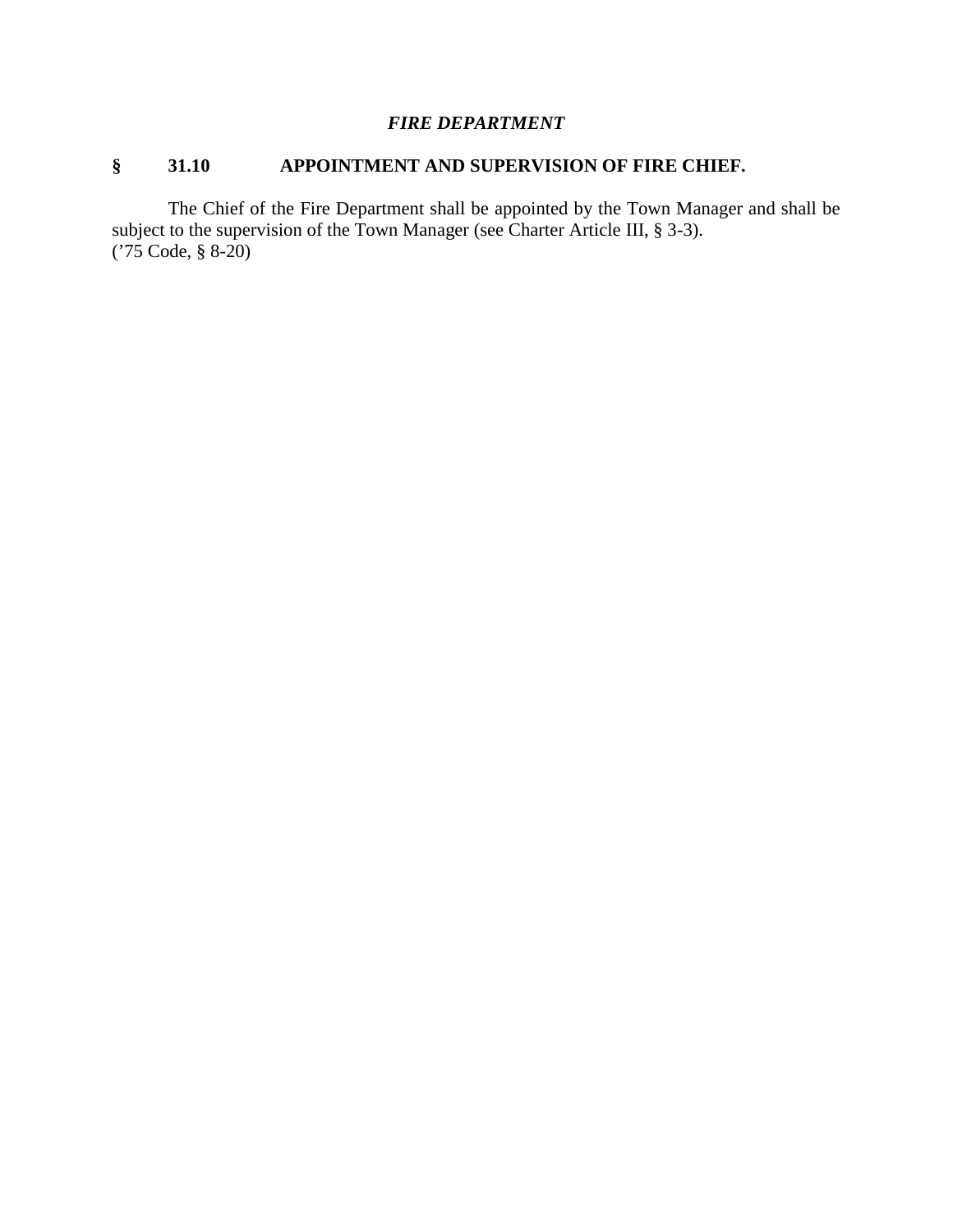#### **§ 31.11 DUTIES OF FIRE CHIEF.**

It shall be the duty of the Chief of the Fire Department to:

- (A) Supervise and direct the extinguishing of fires.
- (B) Preserve, maintain and account for all equipment of the Fire Department.
- (C) Compel, when necessary, all persons to aid in extinguishing fires.
- (D) Enforce all rules and ordinances relative to fire prevention.

(E) Examine all premises and have removed all combustible material not stored according to town ordinances.

(F) Have the right to enter all buildings and premises at reasonable hours for the purpose of making inspection.

(G) Perform such other duties as may be assigned to him by the Town Manager, provision of this Code, other ordinances of the town or state law. ('75 Code, § 8-21)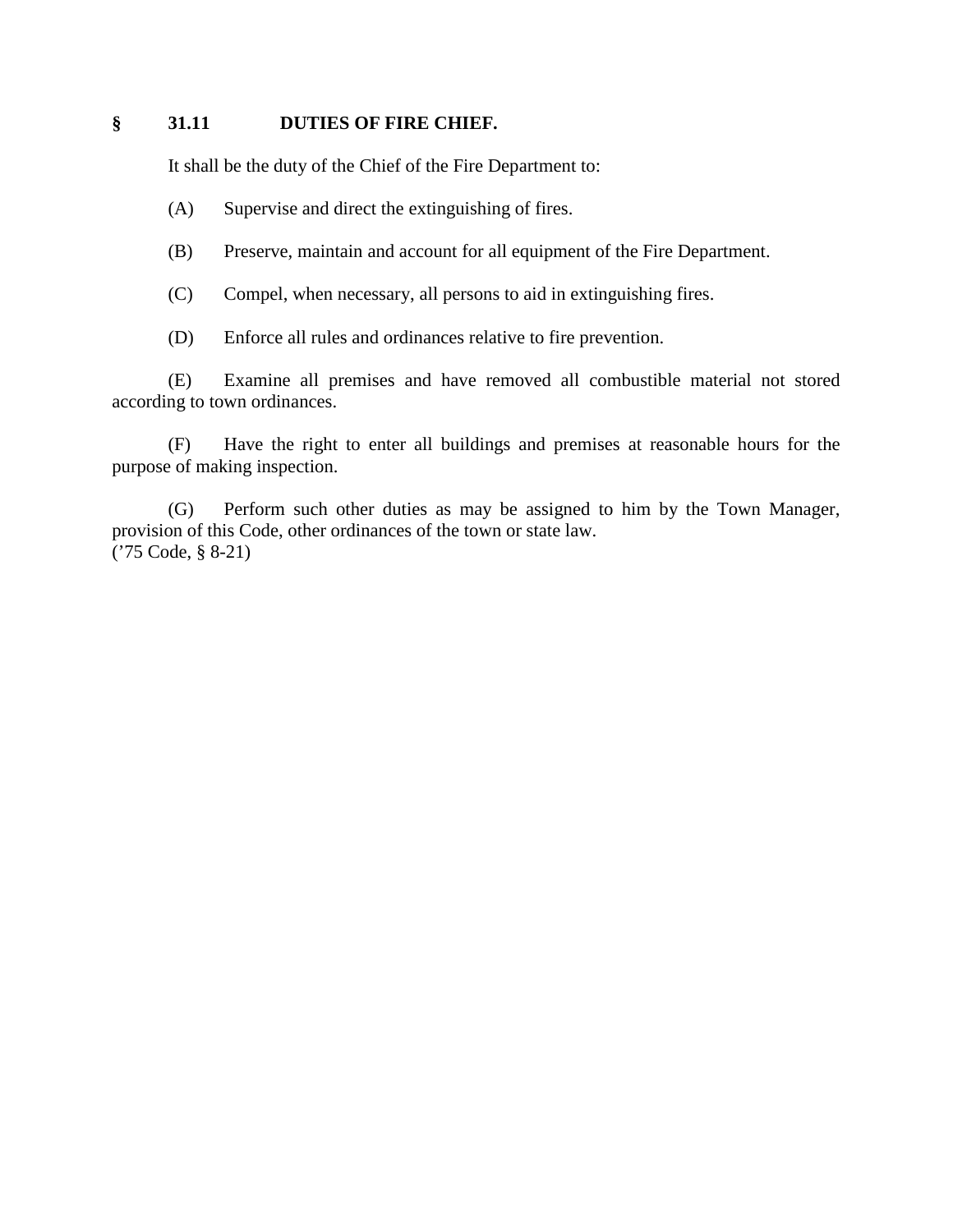# *POLICE DEPARTMENT*

# **§ 31.20 CHIEF OF POLICE; APPOINTMENT AND REMOVAL.**

The Town Manager shall appoint a Chief of Police and shall have the power to remove the Chief of Police. ('75 Code, § 20-1)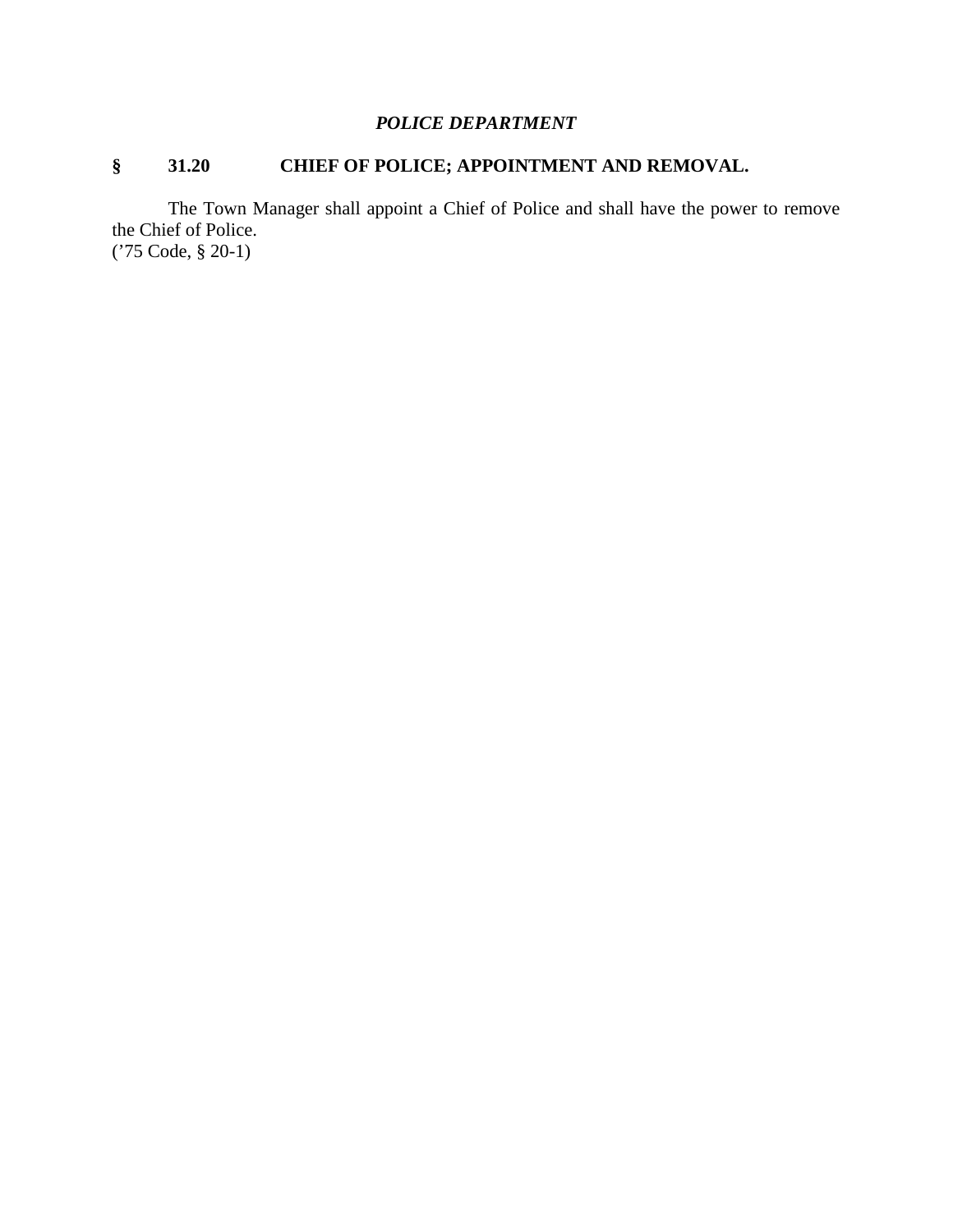### **§ 31.21 DUTIES OF POLICE CHIEF.**

It shall be the duty of the Chief of Police to:

(A) Supervise the Police Department;

(B) Preserve the peace by suppressing all disturbances and apprehending all offenders;

(C) Assign such duties as he deems best to police officers of the town;

(D) Cooperate with the Fire Department in the protection of property; and

(E) Carry out such further orders as may be assigned to him by the Town Manager, provisions of this Code, other ordinances of the town or state law.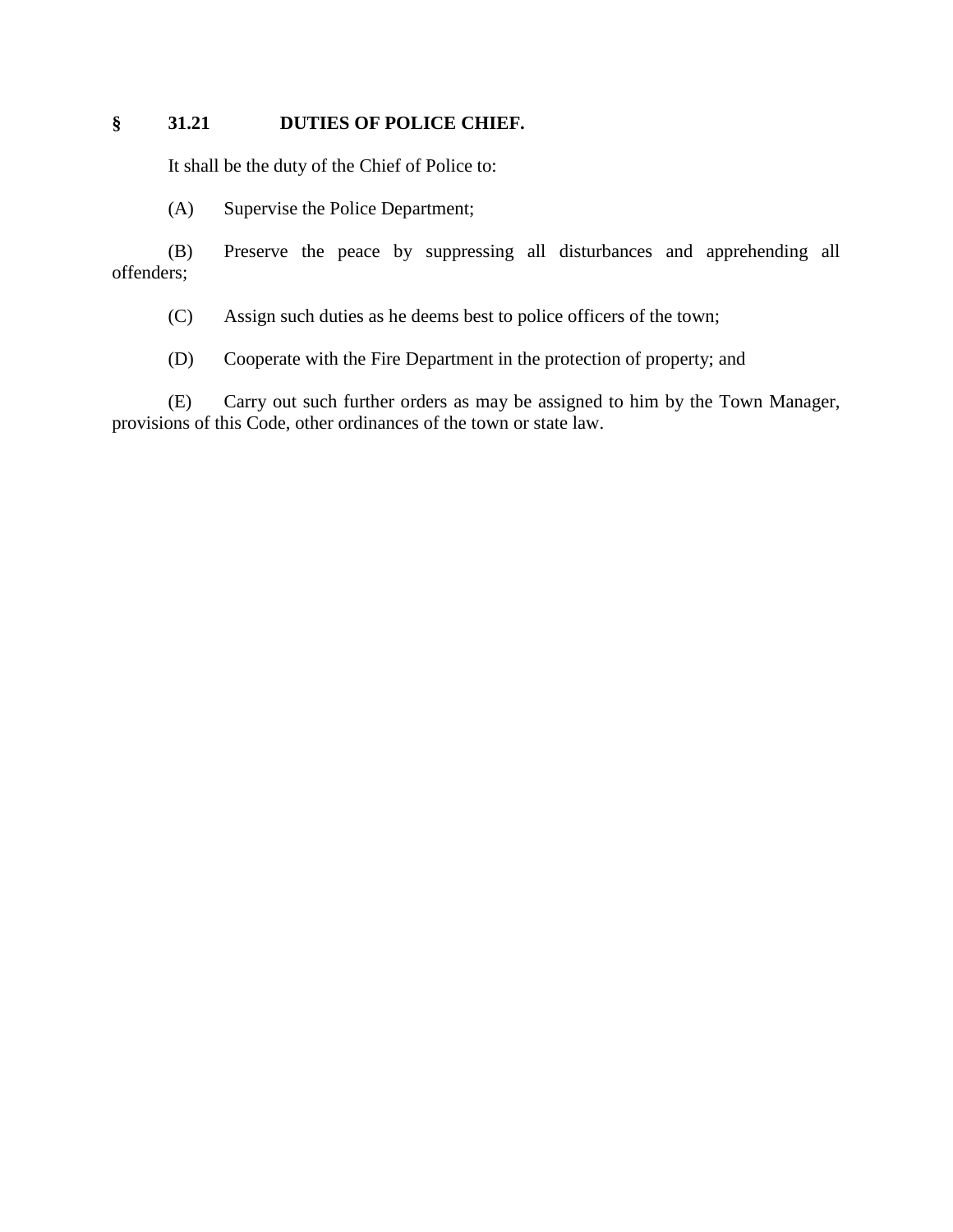#### *PLANNING BOARD*

#### **§ 31.30 THROUGH 31.44 REPEALED ON 6/13/11.**

#### **§ 31.30 PLANNING DEPARTMENT.**

(A) The Planning Department shall consist of a planning director and as many other employees as the Board of Commissioners may authorize from time to time.

(B) The Planning Department shall be responsible for conducting planning studies, enforcing ordinances related to regulation and control of development, including but not limited to the Unified Development Ordinance and the minimum housing code, and enforcing the State Building Code. The Planning Department shall also perform any other duties assigned to it by the Manager.

(Amended 6/13/11)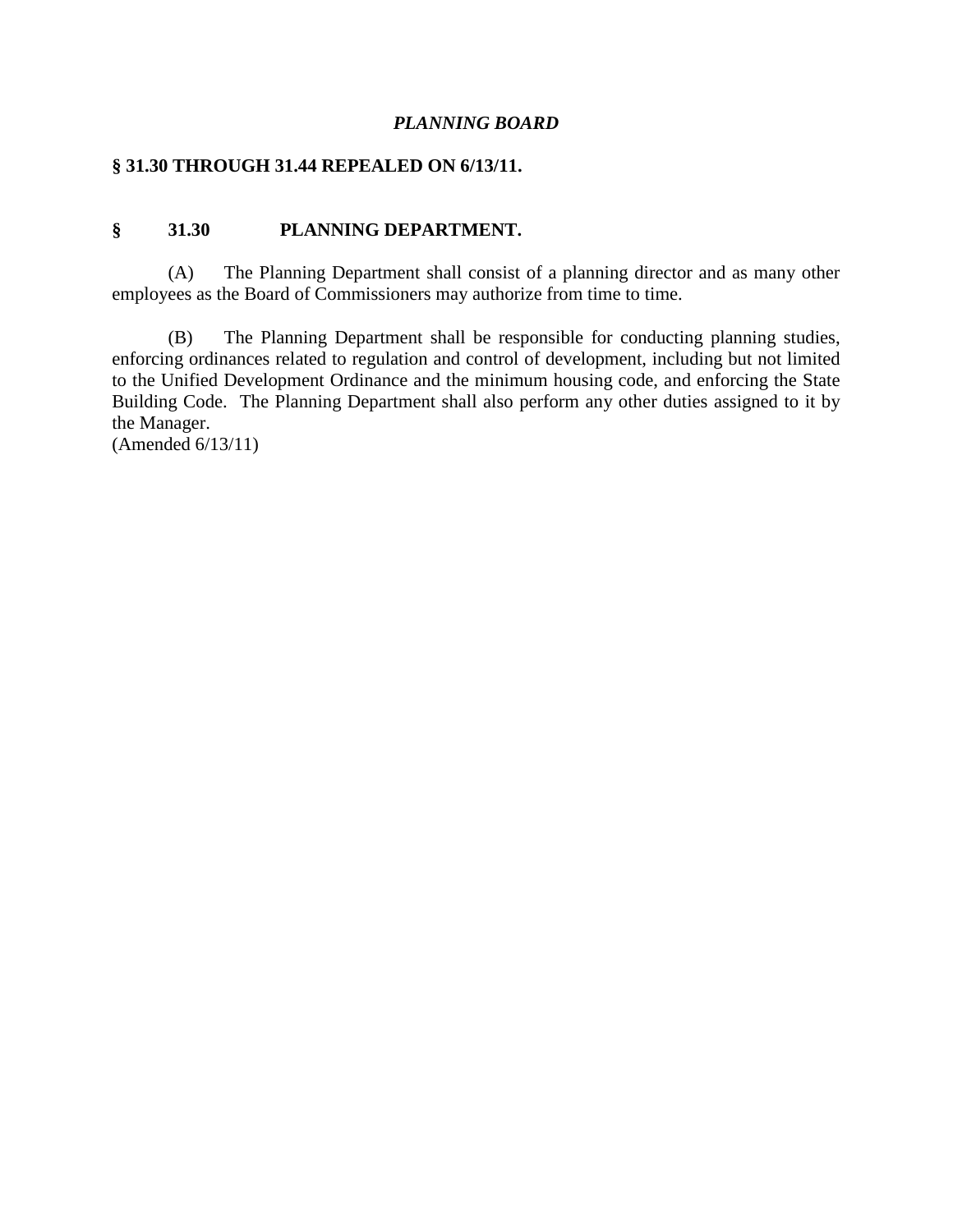# **§ 31.31 PLANNING BOARD.**

There shall be a Planning Board, whose establishment, powers and duties are provided for in Chapter 152, Article III, Part 1 of this code. (Amended 9-14-09; Amended 6/13/11)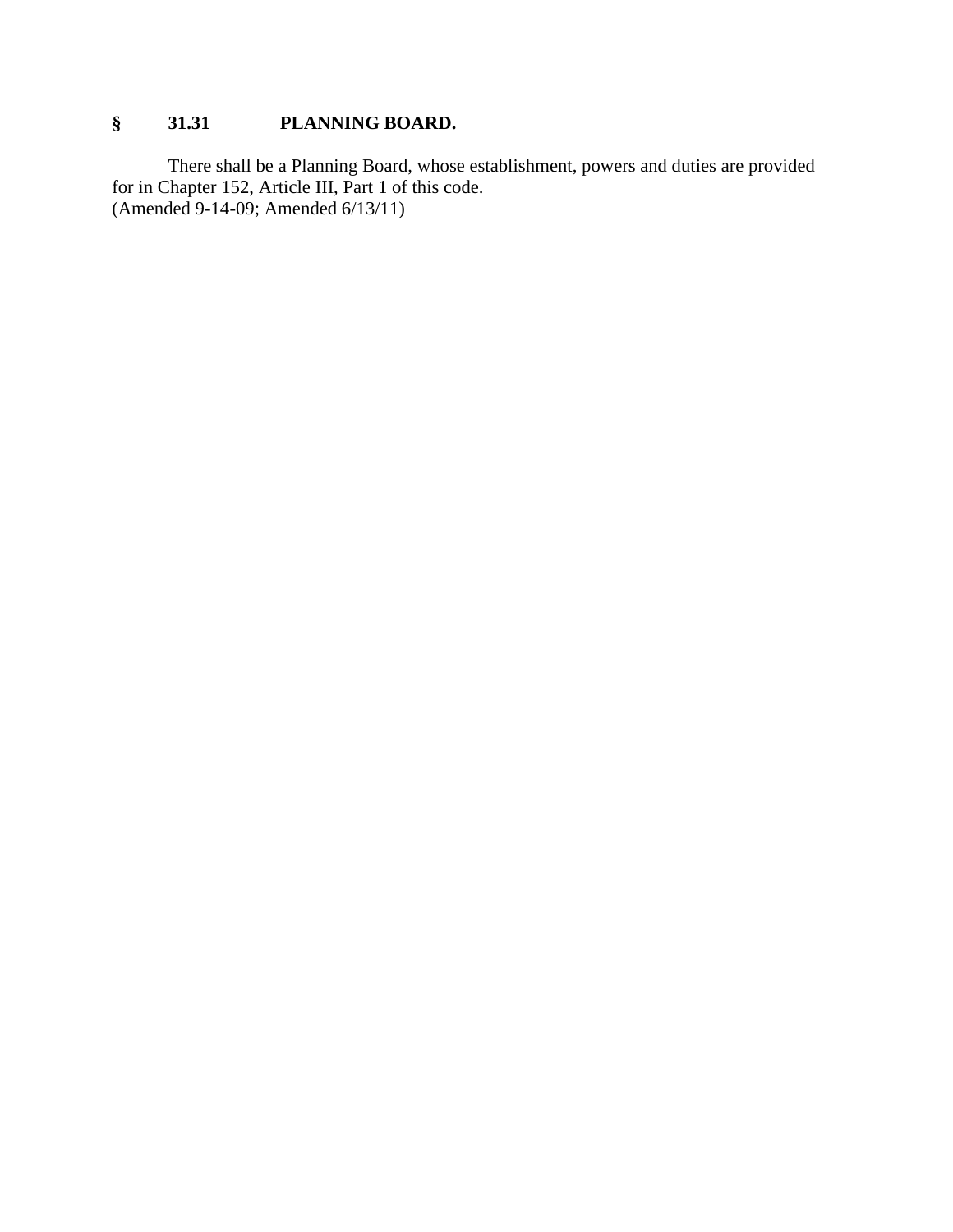# **§ 31.32 BOARD OF ADJUSTMENT.**

There shall be a Board of Adjustment, whose establishment, powers and duties are provided for in Chapter 152, Article III, Part 2 of this code.  $(Amended 6/13/11)$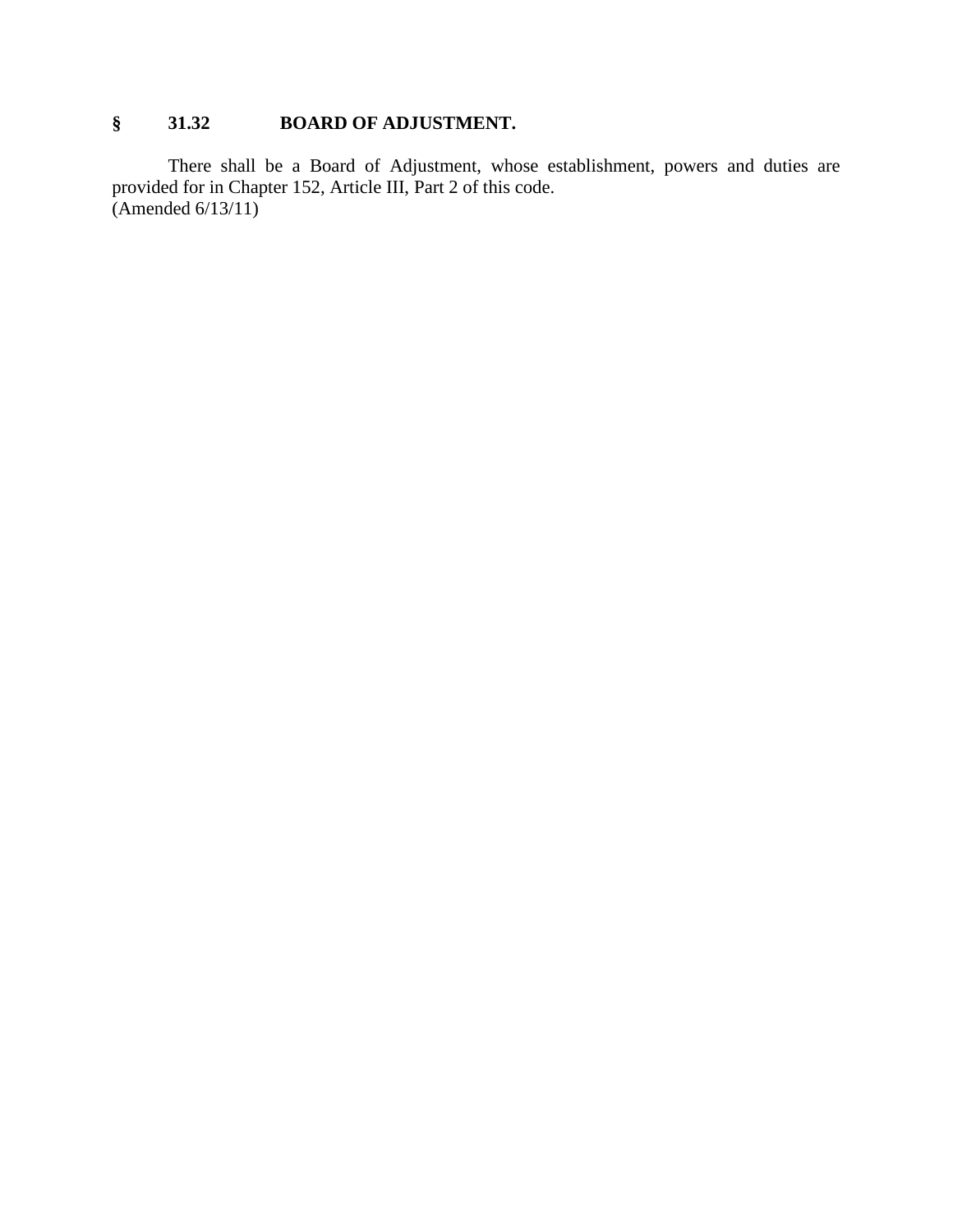# **§ 31.33 THROUGH 31.44 REPEALED ON 6/13/11.**

# **§ 31.40 THROUGH 31.44 REPEALED ON 9/8/08.**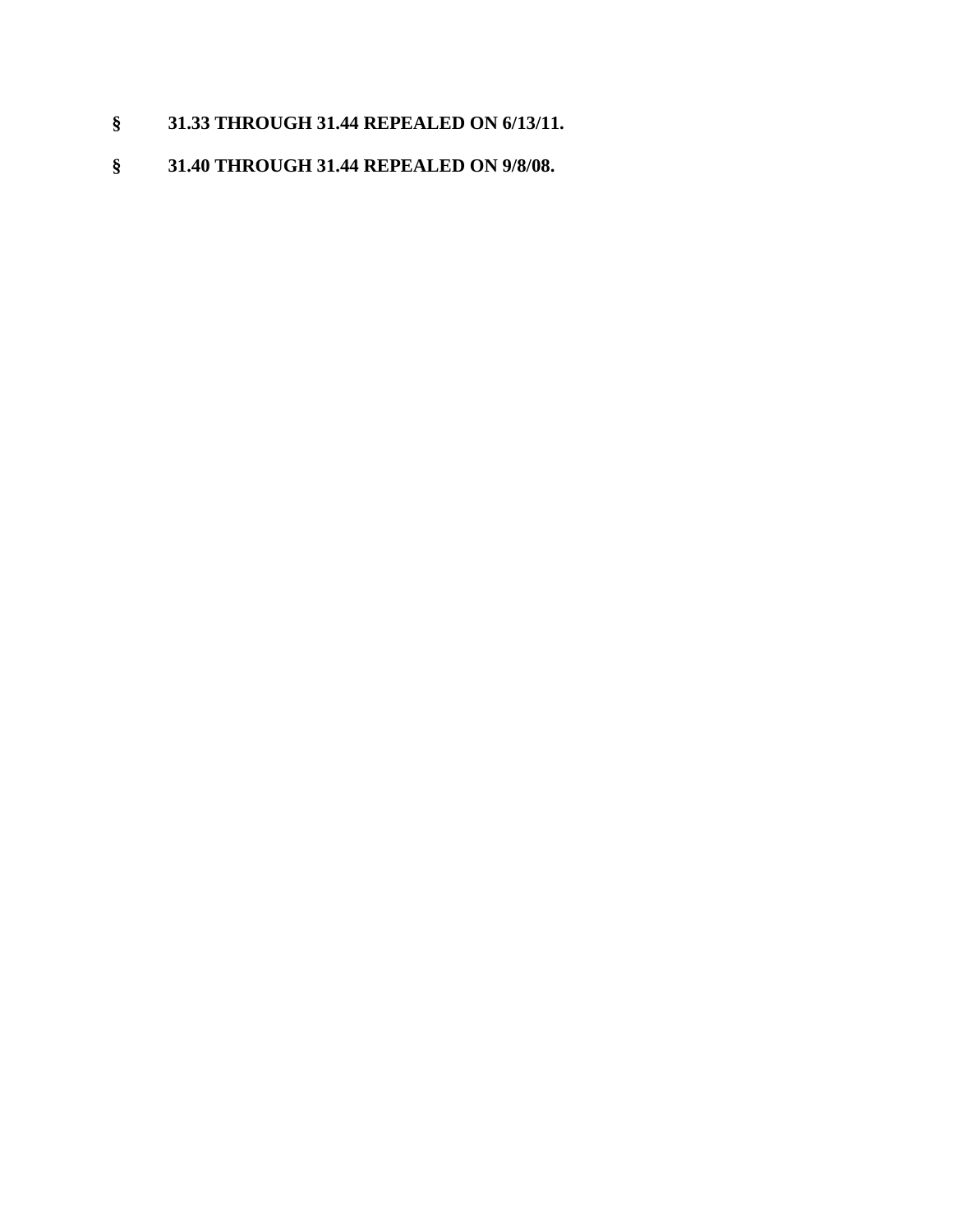# **§ 31.40 Board of Adjustment.**

Repealed on 12/12/2016.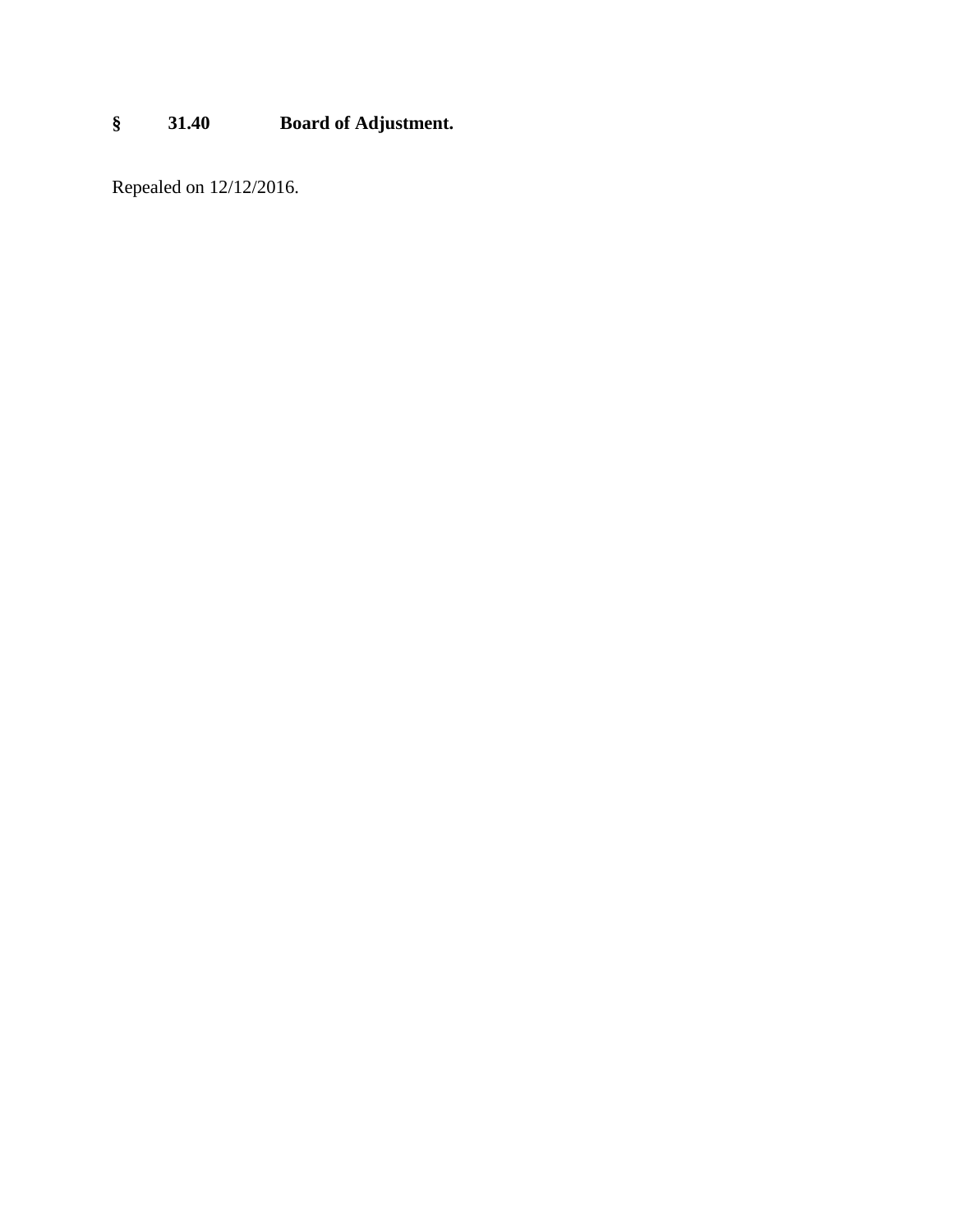### *PARKS AND RECREATION ADVISORY COMMITTEE*

# **§ 31.50 CREATION, NAME, NUMBER OF MEMBERS, TITLE.**

There is hereby created a Committee composed of seven (7) members to be known as the Town of Aberdeen Parks and Recreation Advisory Committee. This ordinance shall be known as the Aberdeen Parks and Recreation Advisory Committee Ordinance.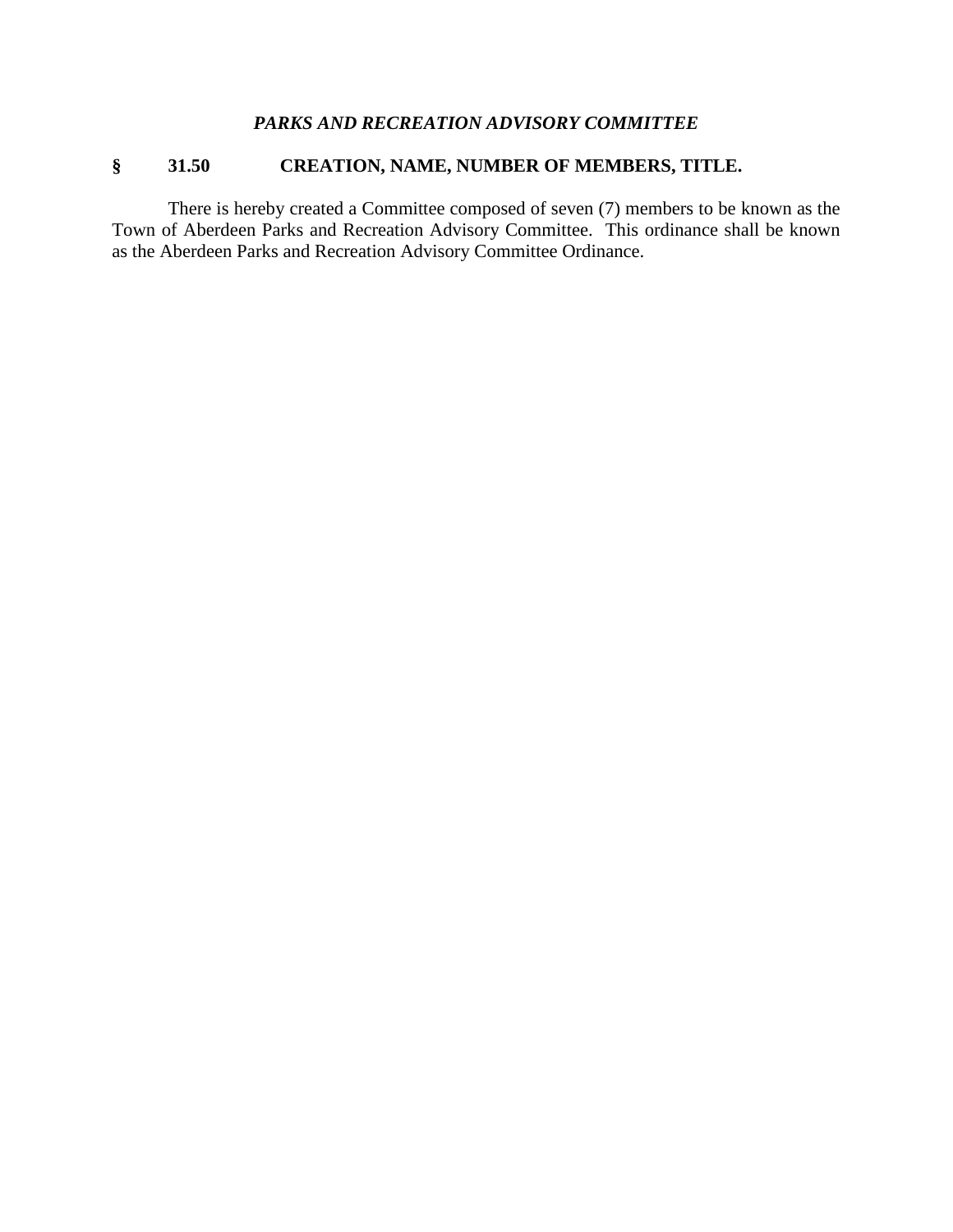#### **§ 31.51 COMMITTEE, POWERS AND DUTIES.**

The Parks and Recreation Advisory Committee shall serve as the advisory body for the Town of Aberdeen area on issues relative to parks and recreation. The Parks and Recreation Advisory Committee shall advise the Parks and Recreation Director, the Town Manager and the Commissioners within its responsibilities and powers as stated in this ordinance.

The Parks and Recreation Advisory Committee shall serve as a liaison between the Parks and Recreation Department and the citizens of Aberdeen.

The Parks and Recreation Advisory Committee shall consult with and advise the Parks and Recreation Department in matters affecting recreational programs, park facilities, greenways and open space and the acquisition and disposal of lands and properties and its long-range, projected plan for parks and recreation.

The Parks and Recreation Advisory Committee shall also assume specific duties and responsibilities as follows:

(A) To assist the Park and Recreation Department staff in investigating and determining the needs, interests and goals of the community for park facilities and recreation programs.

(B) To make recommendations to the Parks and Recreation Director, the Town Manager and the Board of Commissioners to meet the above mentioned identified needs and goals.

(C) To inform and educate the public of the importance and need for parks, recreational programs, greenways, open space, facilities and services.

(D) To seek and make recommendations on the acceptance of grants, gifts, requests, donation and personal or real property for park and recreation purposes.

(E) To assist the Park and Recreation Department in developing cooperative ventures with other organizations and private groups, when it will further the objective of providing more and diverse kinds of parks and recreation programs for the citizens of Aberdeen.

(F) To assist the Parks and Recreation Department in recruiting volunteers to assist with the programs and activities.

(G) To assist in matters relating to maintaining the highest standards in park development and operation, parks and recreation leadership and in providing a well balanced program.

(H) To assist in development a plan to meet the present and future needs for programs, services, parks, facilities, open spaces, trails and greenways and to advise in developing priorities for each of these.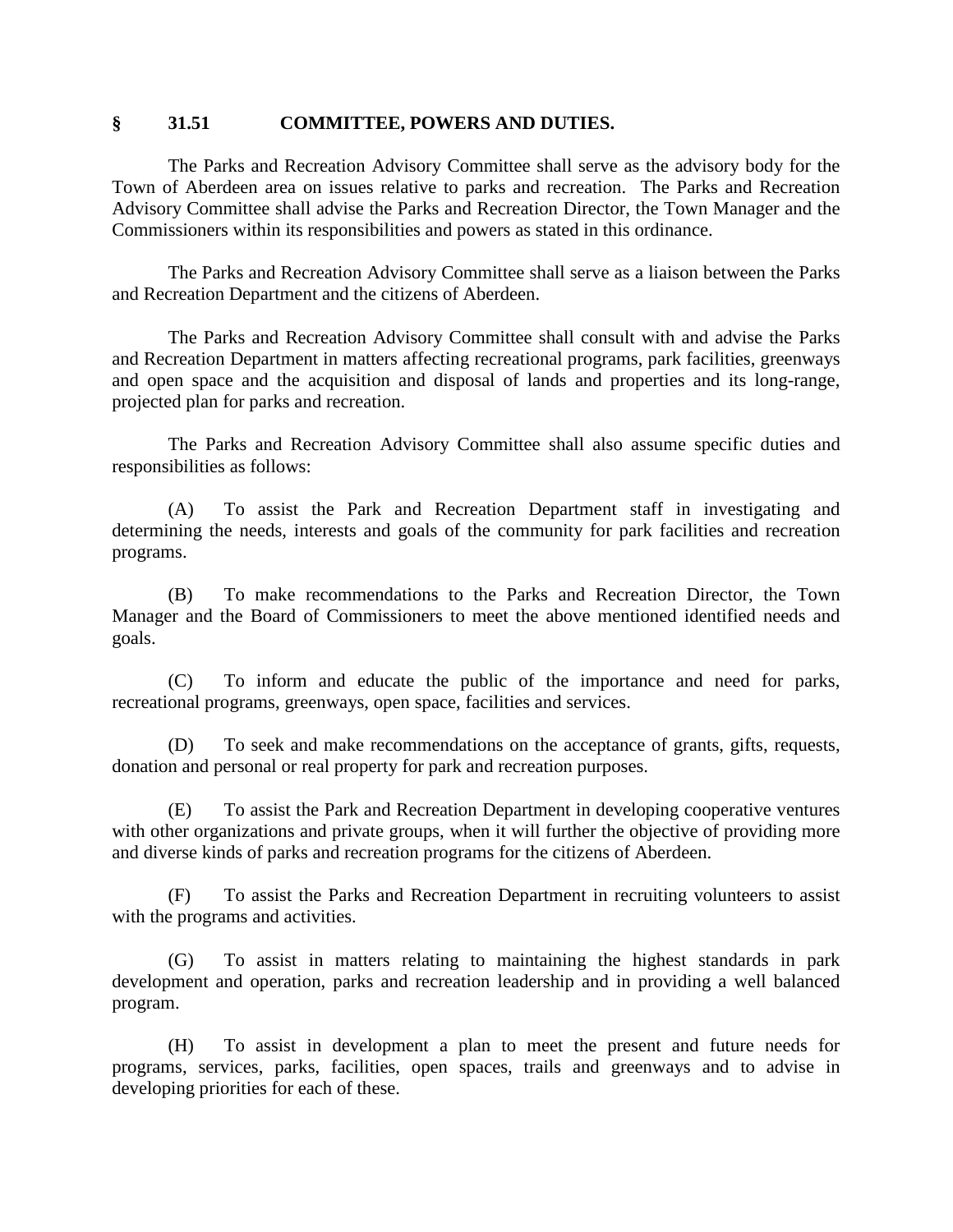(I) To receive information and reports from staff concerning the evaluation of programs, facilities, fees and policies and procedures.

(J) Upon request, recommend approval of rules and procedures pertaining to the use of public parks and facilities including suggested fees and charges.

(K) To represent the Parks and Recreation Department at sponsored events and activities.

(L) Carry out any other assigned duties as determined appropriate by the Parks and Recreation Director and/or Town Commissioners.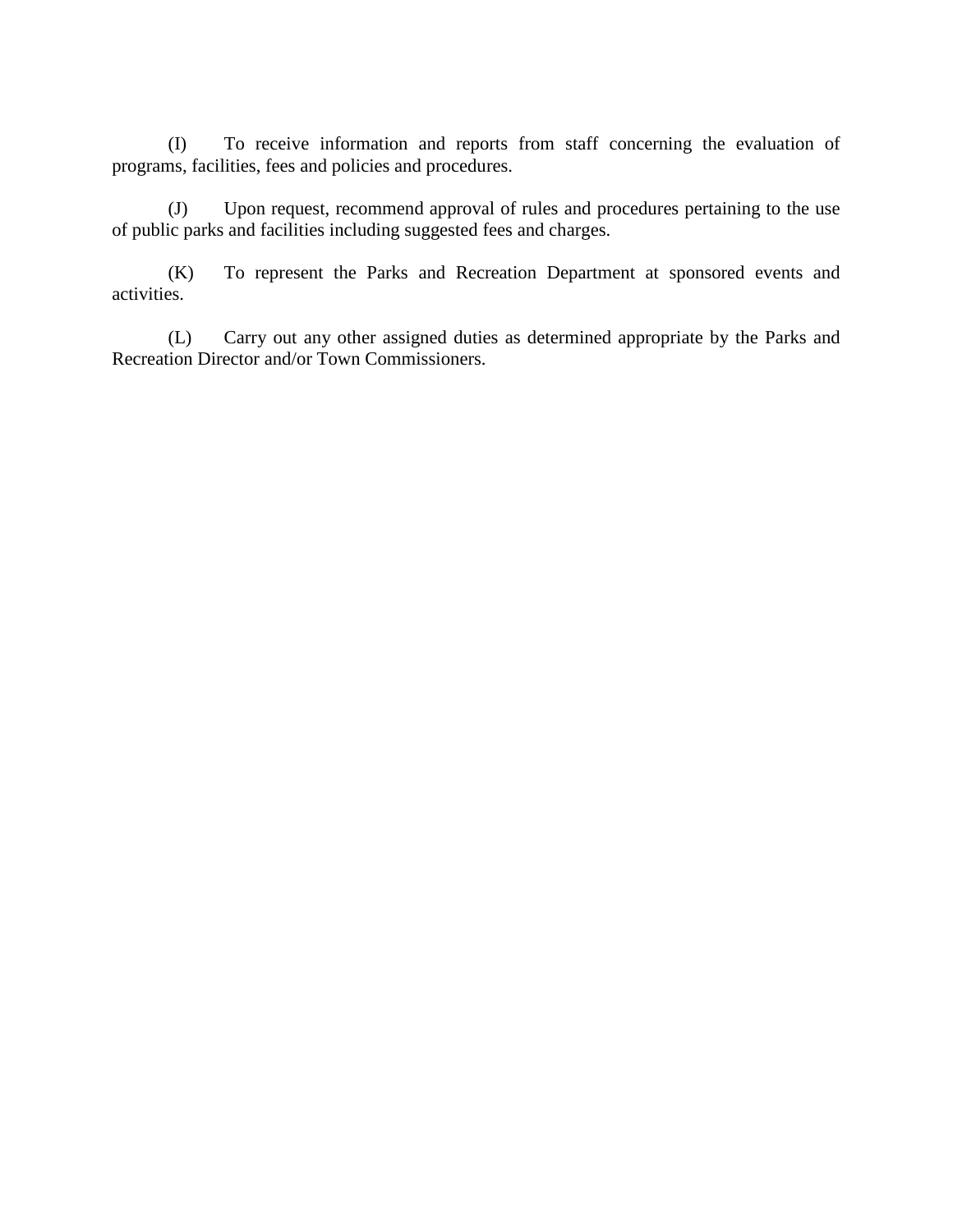#### **§ 31.52 APPOINTMENT OF THE COMMITTEE.**

The Aberdeen Parks and Recreation Advisory Committee shall consist of seven (7) members all of whom shall be appointed by the Town Board of Commissioners. The seven appointed members should consist of Aberdeen citizens from these areas of the community:

- (A) Arts.
- (B) Athletics.
- (C) Two (2) citizens at large.
- (D) Local business.
- (E) Senior citizens.
- (F) Teen.

One Town Commissioner and the Park and Recreation Director shall serve as ex-officio members of the Aberdeen Parks and Recreation Advisory Committee.

The terms of office for the members shall be for three (3) years; except for the initial terms of office. Two (2) members shall be appointed for one (1) year, two (2) members shall be appointed for two (2) years and three (3) members shall be appointed for three (3) years. All subsequent terms shall be for three (3) years.

Vacancies arising on the Parks and Recreation Advisory Committee shall be filled by the Town Board of Commissioners for the balance of the unexpired term. All appointments will be made by the Town Board of Commissioners in accordance with the policy governing appointments to Board and Committees.

Any committee member who misses more than three regular meetings with a year, loses his/her membership status.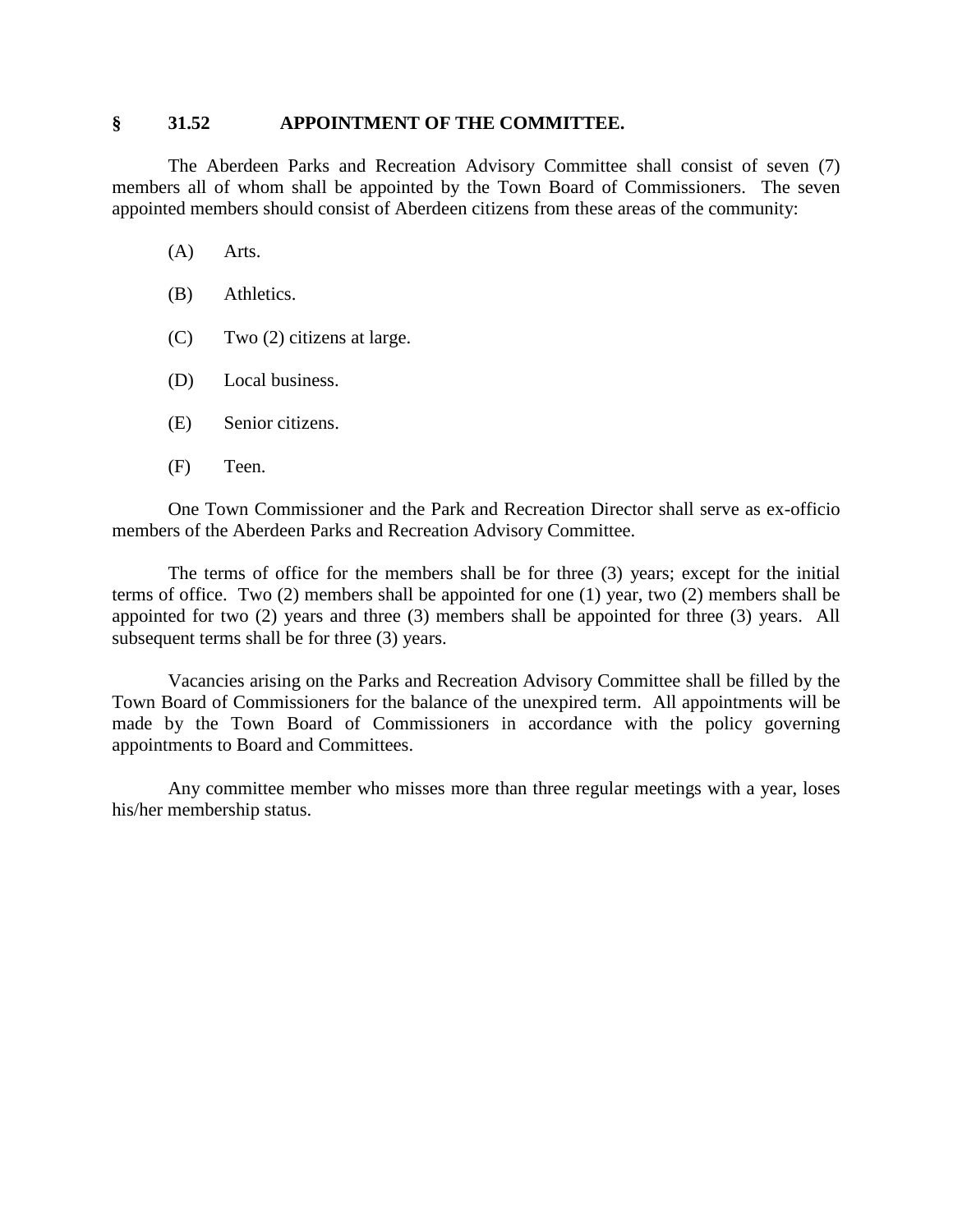### **§ 31.53 OFFICERS.**

The members of the Aberdeen Parks and Recreation Advisory Committee shall elect annually from their own membership a Chairman, Vice-Chairman, Secretary and other officers as they deem essential. Duties of each officer shall be established in the committee by-laws.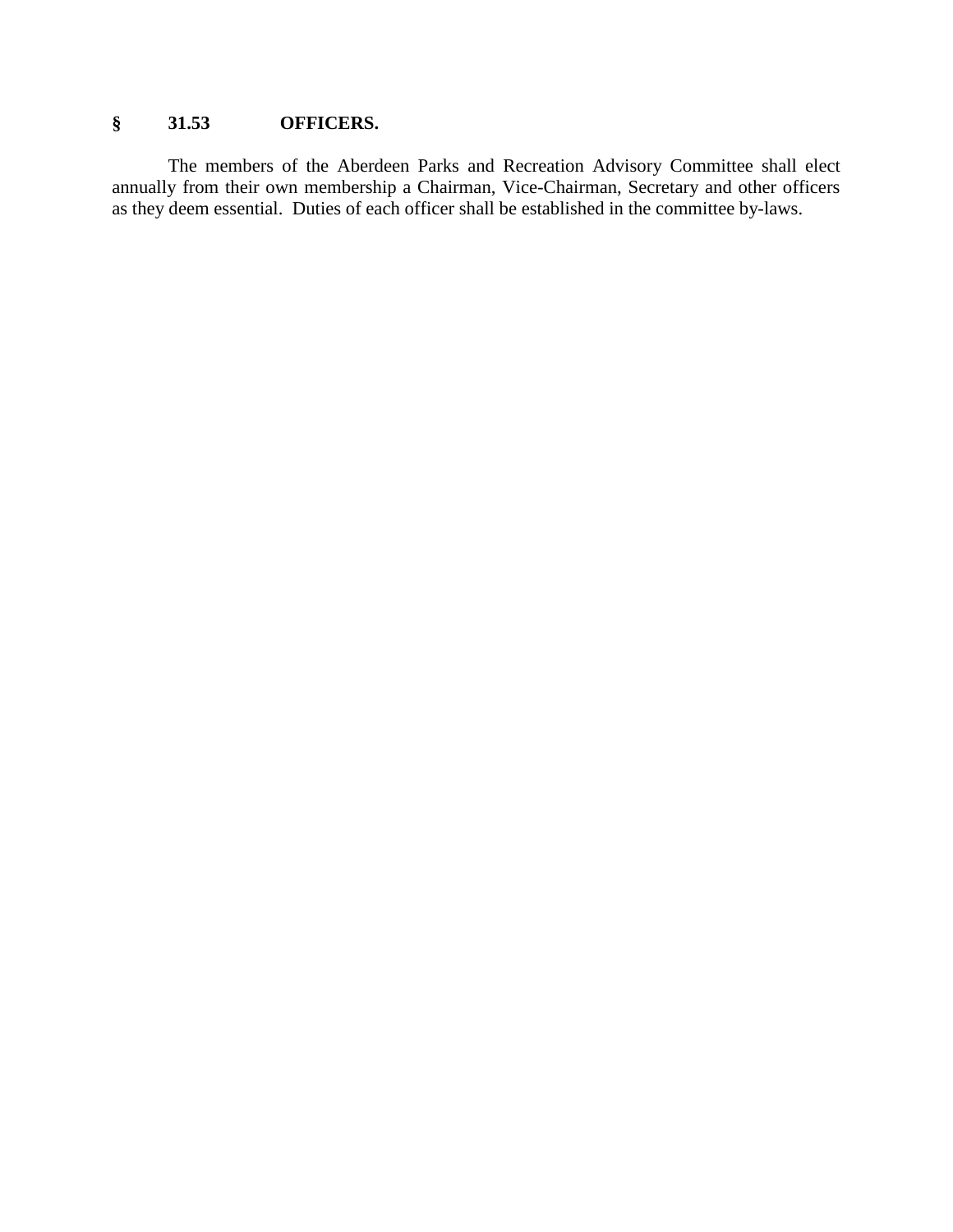### **§ 31.54 COMPENSATION AND EXPENSES.**

The members of the Parks and Recreation Advisory Committee shall serve without compensation, but shall be entitled to reimbursement for subsistence and travel to approved professional recreation meetings, conferences and workshops with such reimbursement in compliance with the Town's policies.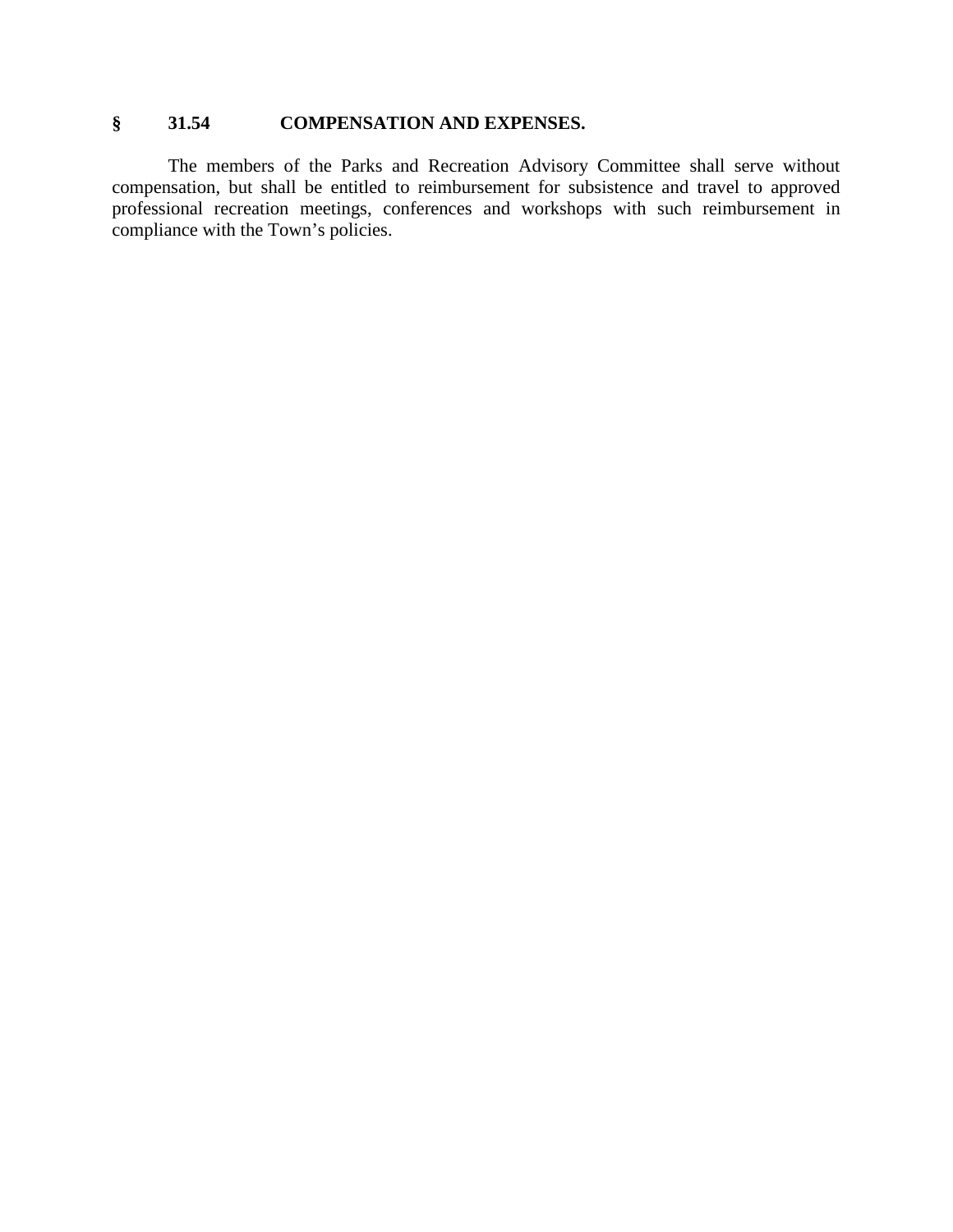#### **§ 31.55 MEETINGS.**

The Parks and Recreation Advisory Committee shall meet at least monthly. The Committee can meet at other times as deemed necessary to transact business, by the following methods:

- (A) Upon the call of the Parks and Recreation Director.
- (B) Upon the call of the Chairman.
- (C) By a majority of the committee members.
- (D) Upon the call of the Board of Commissioners.

A quorum of the committee shall be in attendance before any official action can be taken.

General parliamentary rules, as given in "Robert's Rules of Order", as modified by rule san regulations of the Advisory Committee shall be observed in conducting meetings.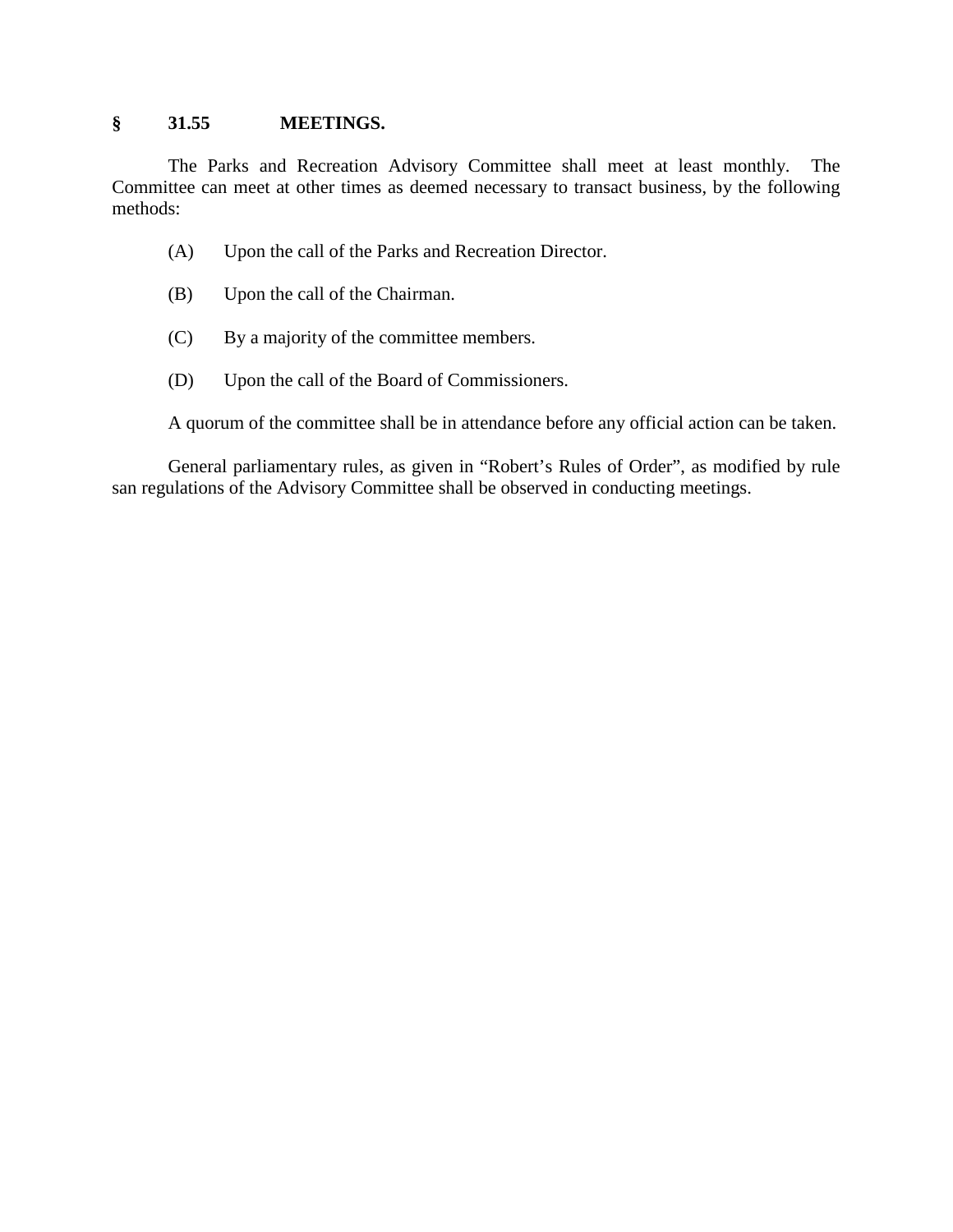#### **§ 31.56 SUBCOMMITTEES AND STANDING COMMITTEES.**

The Parks and Recreation Advisory Committee shall organize temporary or standing subcommittees as it deems necessary in order to carry out the responsibilities of the Committee. Such subcommittees shall be appointed by the Chairman.

Staff members of the Parks and Recreation Department shall be assigned as ex-officio members to sub-committees.

The Parks and Recreation Advisory Committee may refer any matter to a subcommittee before action is taken on the subject by the Parks and Recreation Advisory Committee and referred to the Town Board of Commissioners for approval. (Ord., passed 9-13-04)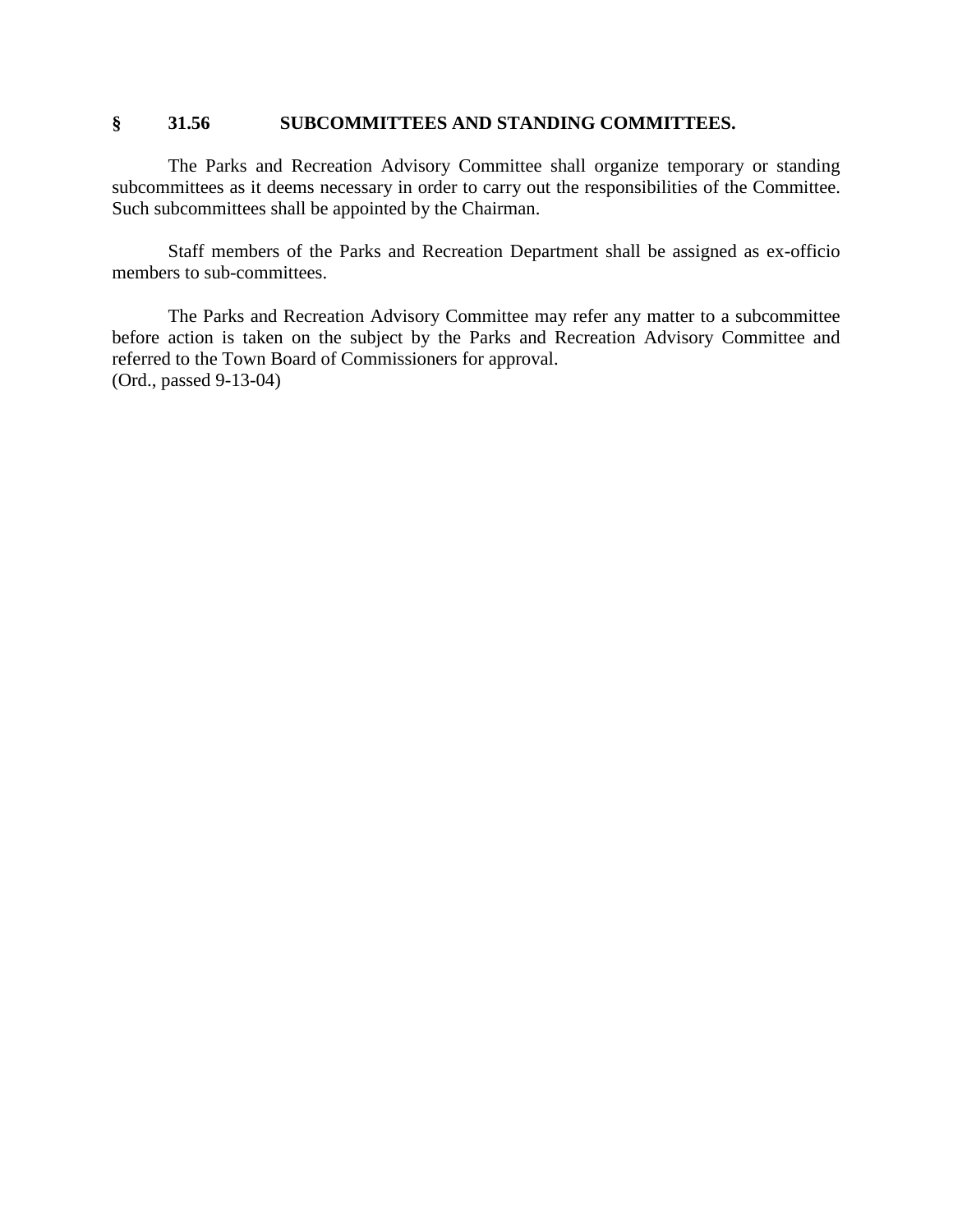*ADMINISTRATION*

*ELECTIONS*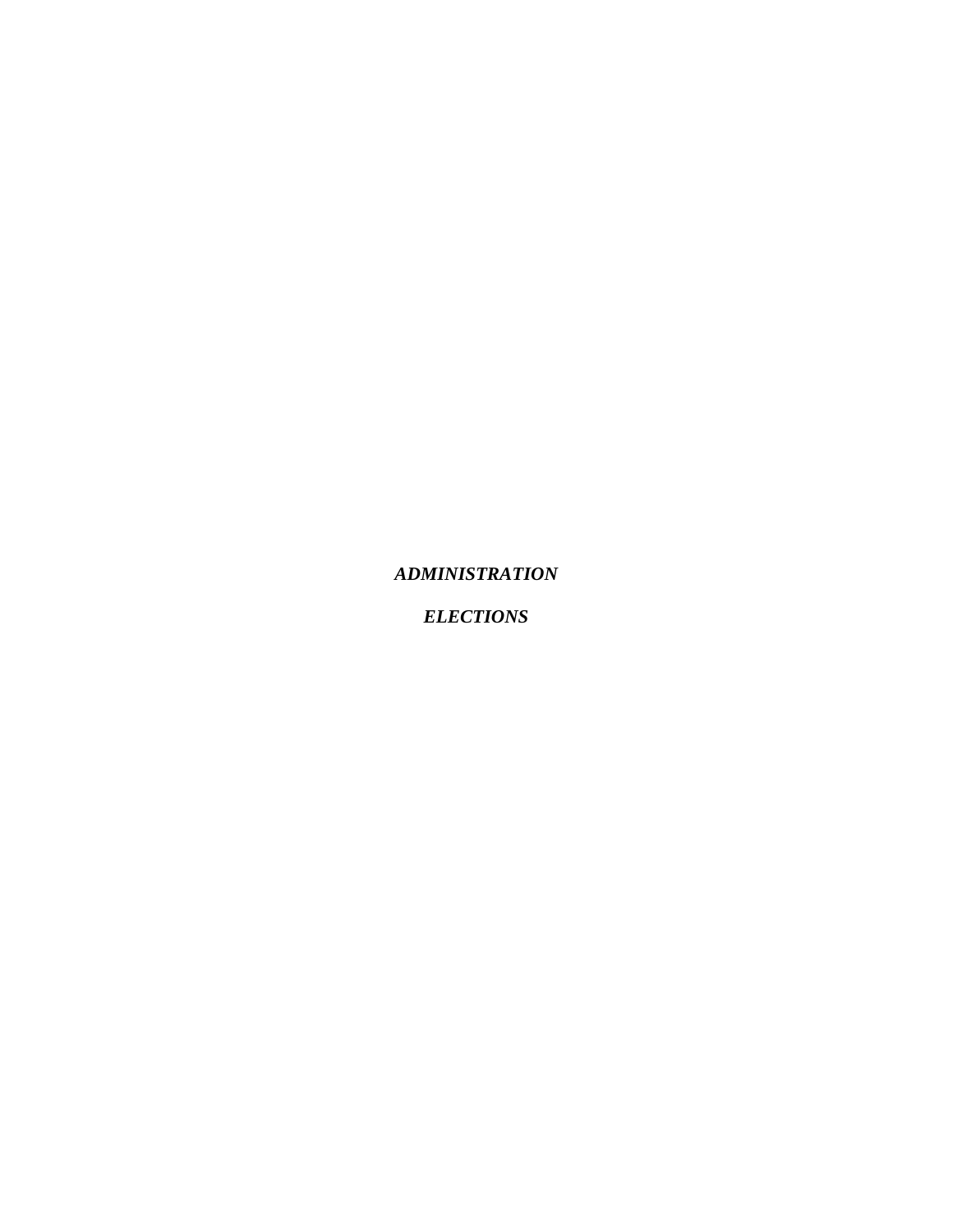# **§ 32.01 CONDUCT OF ELECTIONS.**

The County Board of Election shall conduct all municipal elections within and for the town. ('75 Code, § 5-1)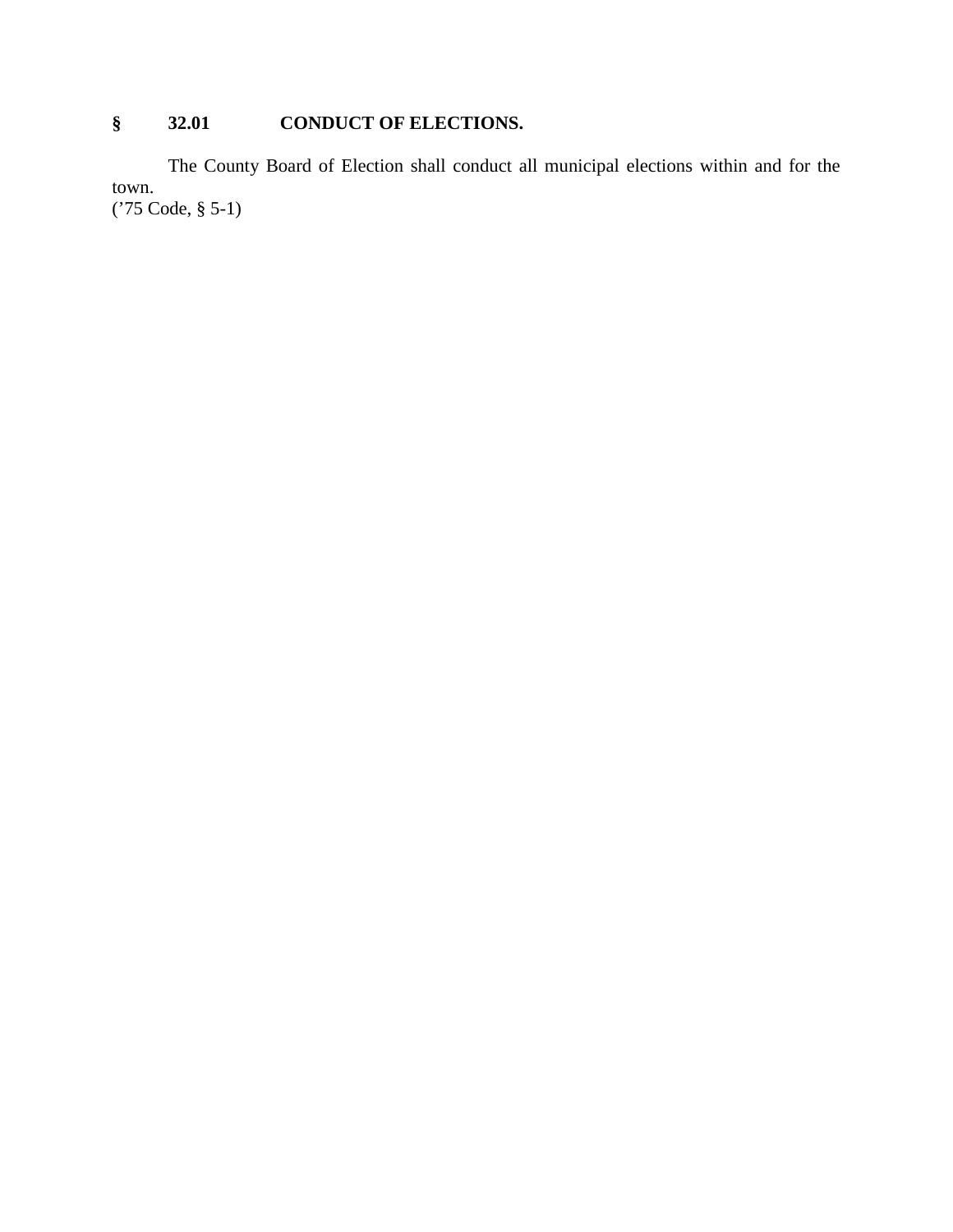# **§ 32.02 REGISTRATION BOOKS.**

The registration books of the county for the town precincts shall be the official record of registration of persons qualified to vote in municipal elections. ('75 Code, § 5-2)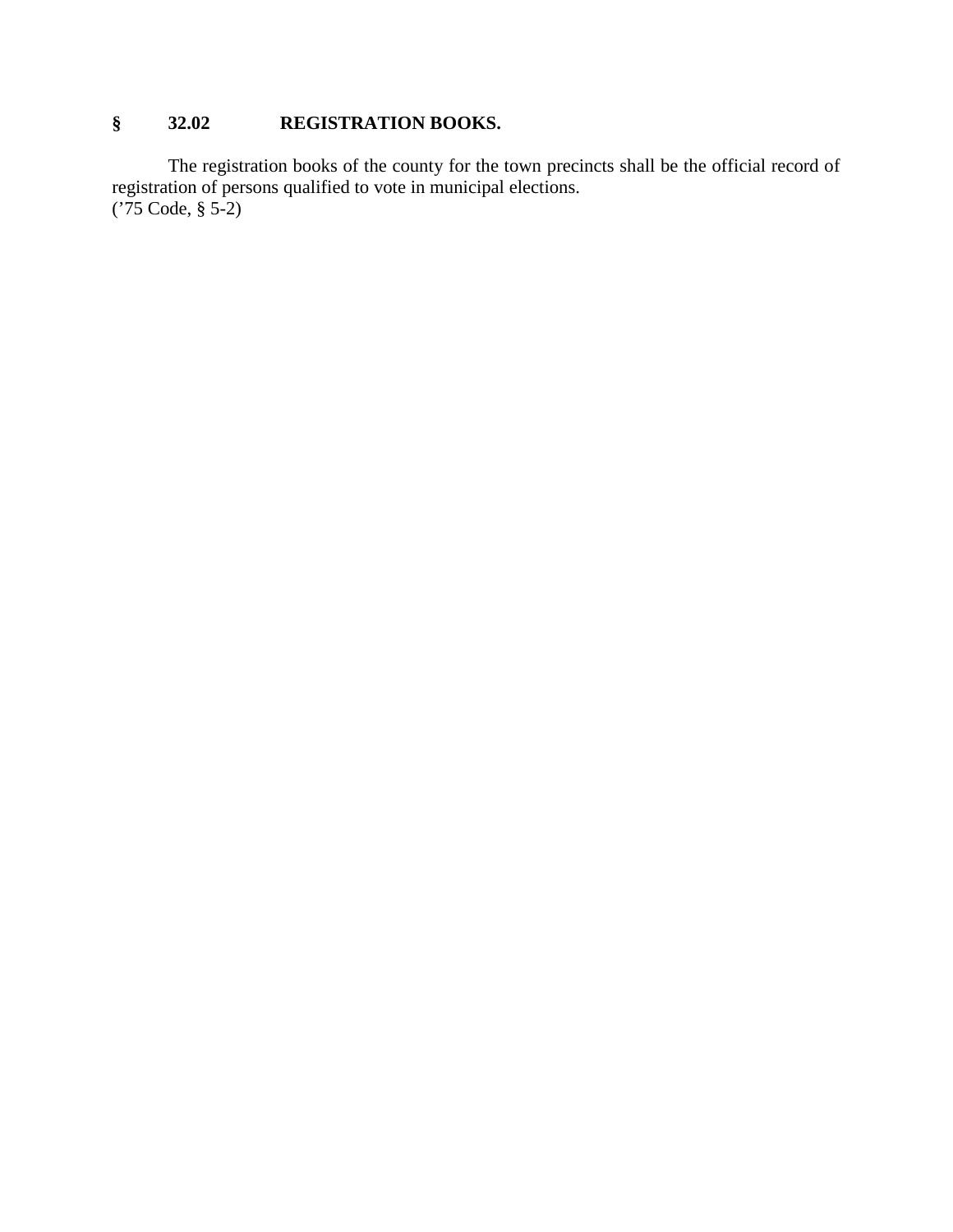#### *ADMINISTRATION*

# *FINANCE AND TAXATION*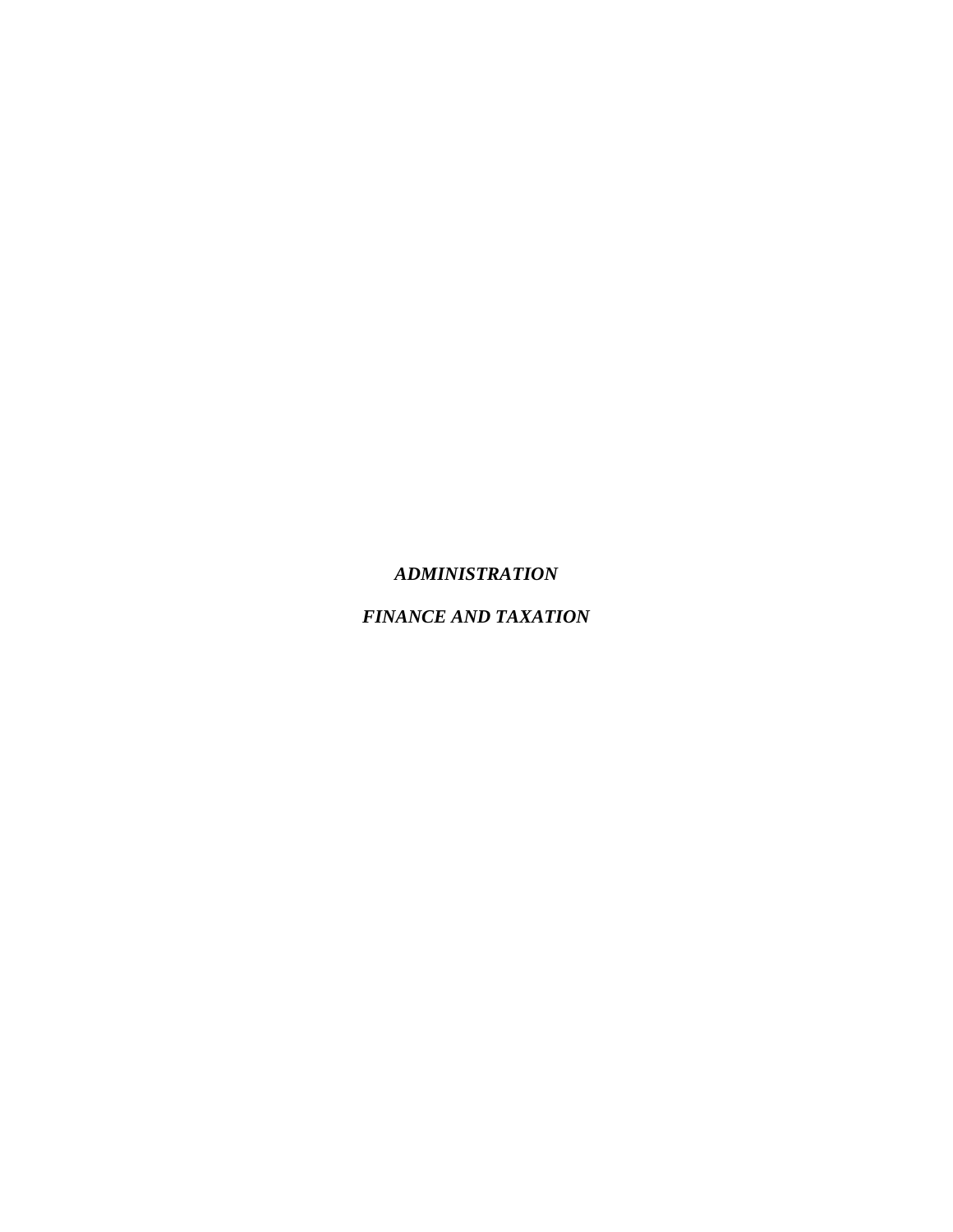# **§ 33.01 AD VALOREM TAX DISCOUNT RATES.**

Discounts shall be in effect, unless otherwise provided, as follows:

(A) One and one half percent if paid from July 1 to July 30; or

(B) One percent if paid from August 1 to August 31; and then payable at par from September 1 to December 31.

('75 Code, § 7-1)(Ord, passed 3-13-72)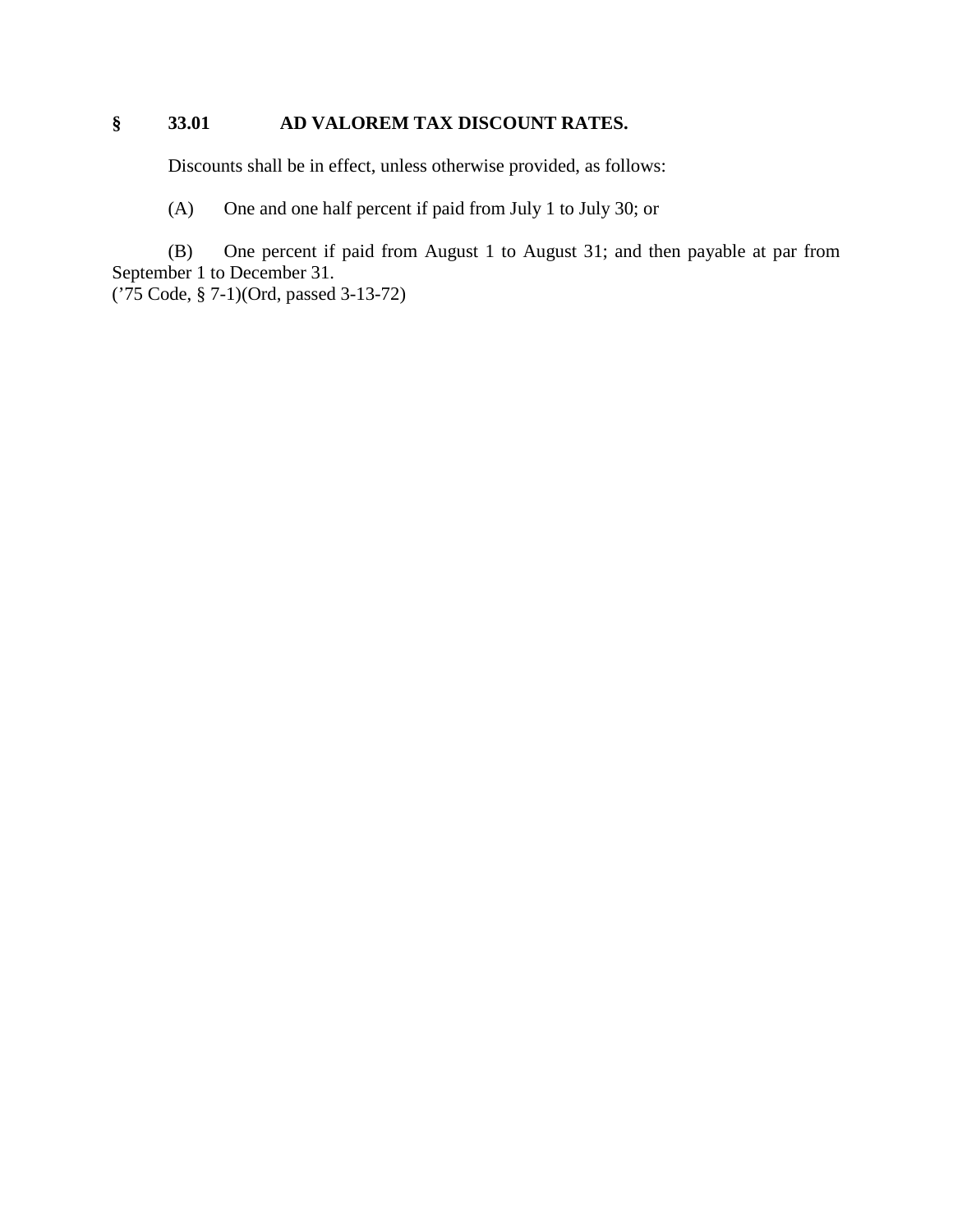### **§ 34.01 DISPOSING OF TOWN PROPERTY IN GENERAL; DEFINITIONS.**

(A) The Town of Aberdeen shall dispose of town-owned real and personal property only in accordance with the town Code of Ordinances; G.S. Chpt. 160A, Art. 12, "Sale of Property"; and such other laws as may apply.

(B) For the purposes of this section and sections 34.02 through 34.04, the term "exchange" means to "trade property for other property for other property or to trade property for credits that can be applied to reduce the cost of a subsequent purchase of other property."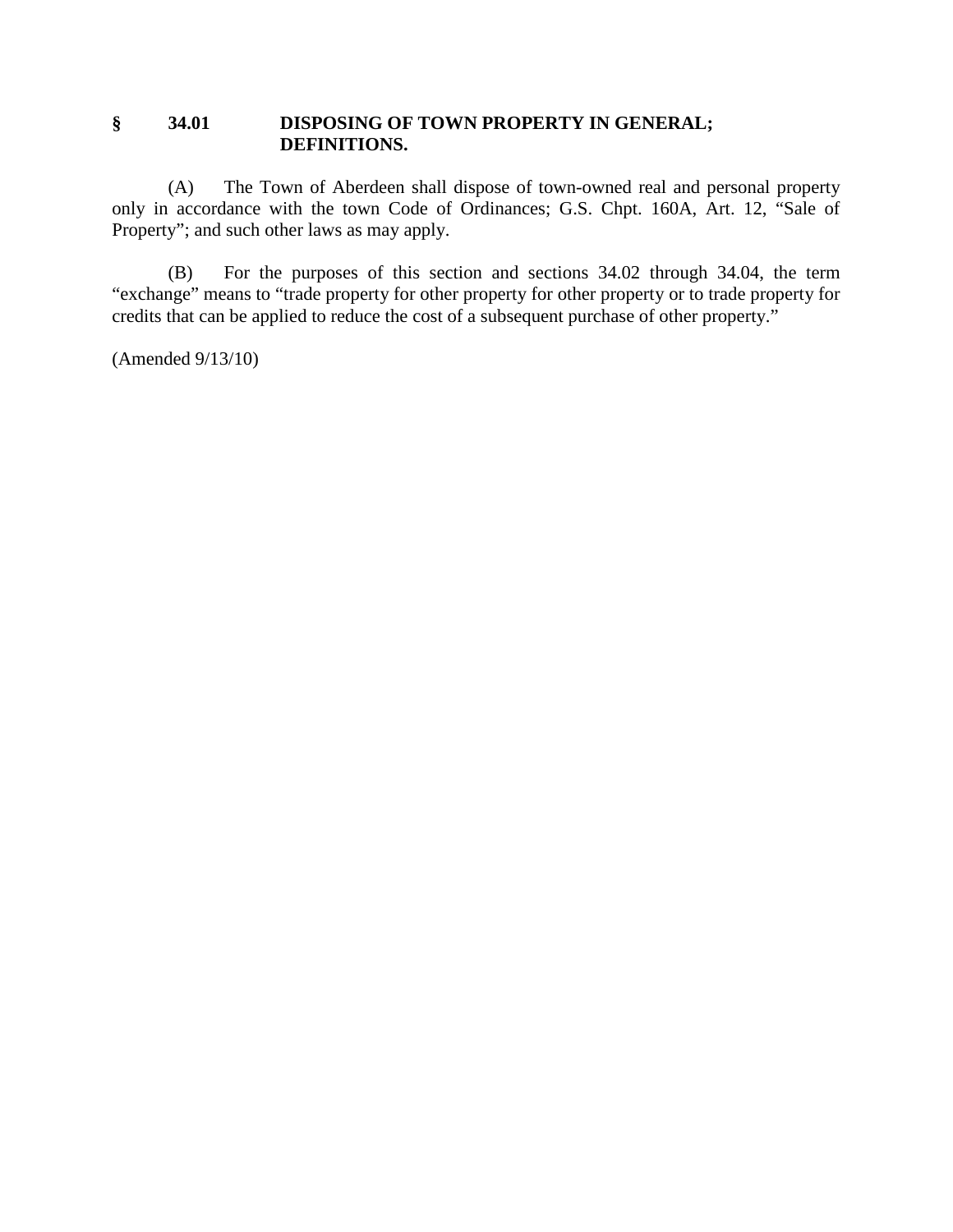#### **§ 34.02 DISPOSING OF PERSONAL PROPERTY WORTH \$7,500.00 OR LESS.**

(A) The town Manager, on behalf of the town, may sell or exchange any town-owned personal property, which may include a single item or a group of items, valued at \$7,500.00 or less by private negotiation and sale or by private negotiation and exchange, provided the Manager complies with the following requirements:

(1) The Manager shall take reasonable steps (i) to secure for the town fair market value for the property to be sold or exchanged and (ii) to ensure that the disposal is conducted efficiently and economically;

(2) Notice of the proposed sale or exchange shall be posted on the town bulletin board and town Web site at least ten (10) days prior to the date of sale;

(3) The Manager shall keep a record of all property sold or exchanged pursuant to this section. The record shall include a general description of the disposed property, to whom the property was sold or exchanged, and the amount of money or other consideration received for the sale or exchange;

(4) At least once a year, the Manager shall provide the Board of Commissioners a report summarizing the personal property sold or exchanged by the Manager pursuant to this section.

(B) The town Manager, in his or her discretion, may refer the disposition of any townowned personal property worth \$7,500.00 or less to the Board of Commissioners, which shall consider the matter in accordance with sections 34.03 and 34.04.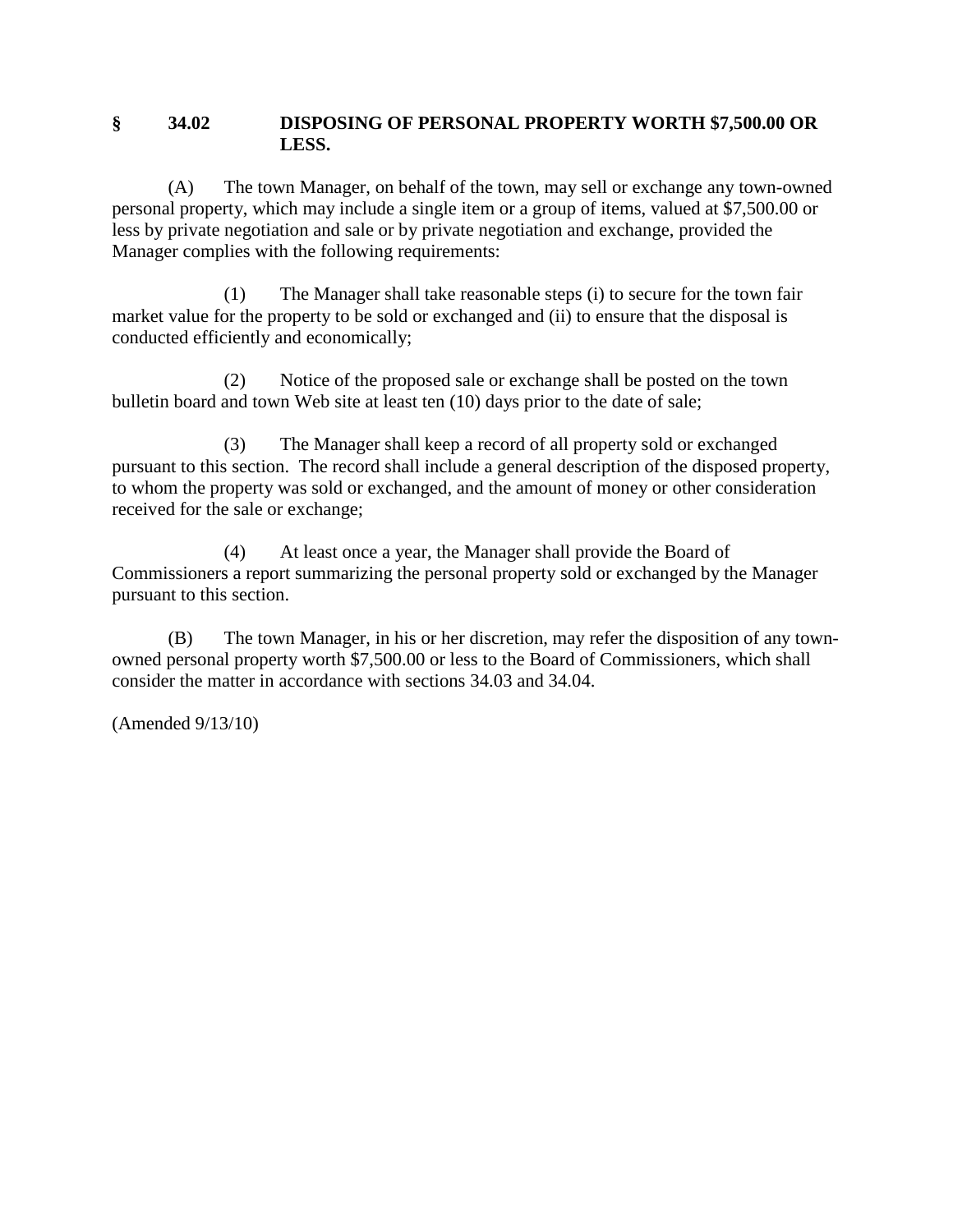#### **§ 34.03 DISPOSING OF PERSONAL PROPERTY WORTH MORE THAN \$7,500.00 AND LESS THAN \$30,000.00.**

The town may sell or exchange any town-owned personal property, which may include a single item or a group of similar items, valued at more than \$7,500.00 and less the \$30,000.00 by private negotiation and sale or by private negotiation and exchange, provided the town complies with the following requirements:

(A) The department head proposing the sale or exchange, or the town manager in the absence of a department head, shall take reasonable steps (i) to secure for the town fair market value for the property to be sold or exchanged and (ii) to ensure that the disposal is conducted efficiently and economically.

(B) The Board of Commissioners must approve the sale or exchange by resolution, and no disposal of property may be completed until a resolution has been approved; and

(C) Notice of the proposed sale or exchange shall be posted on the town bulletin board and town Web site at least ten (10) days prior to the meeting when the Board of Commissioners is scheduled to first consider the resolution approving the disposal of property.